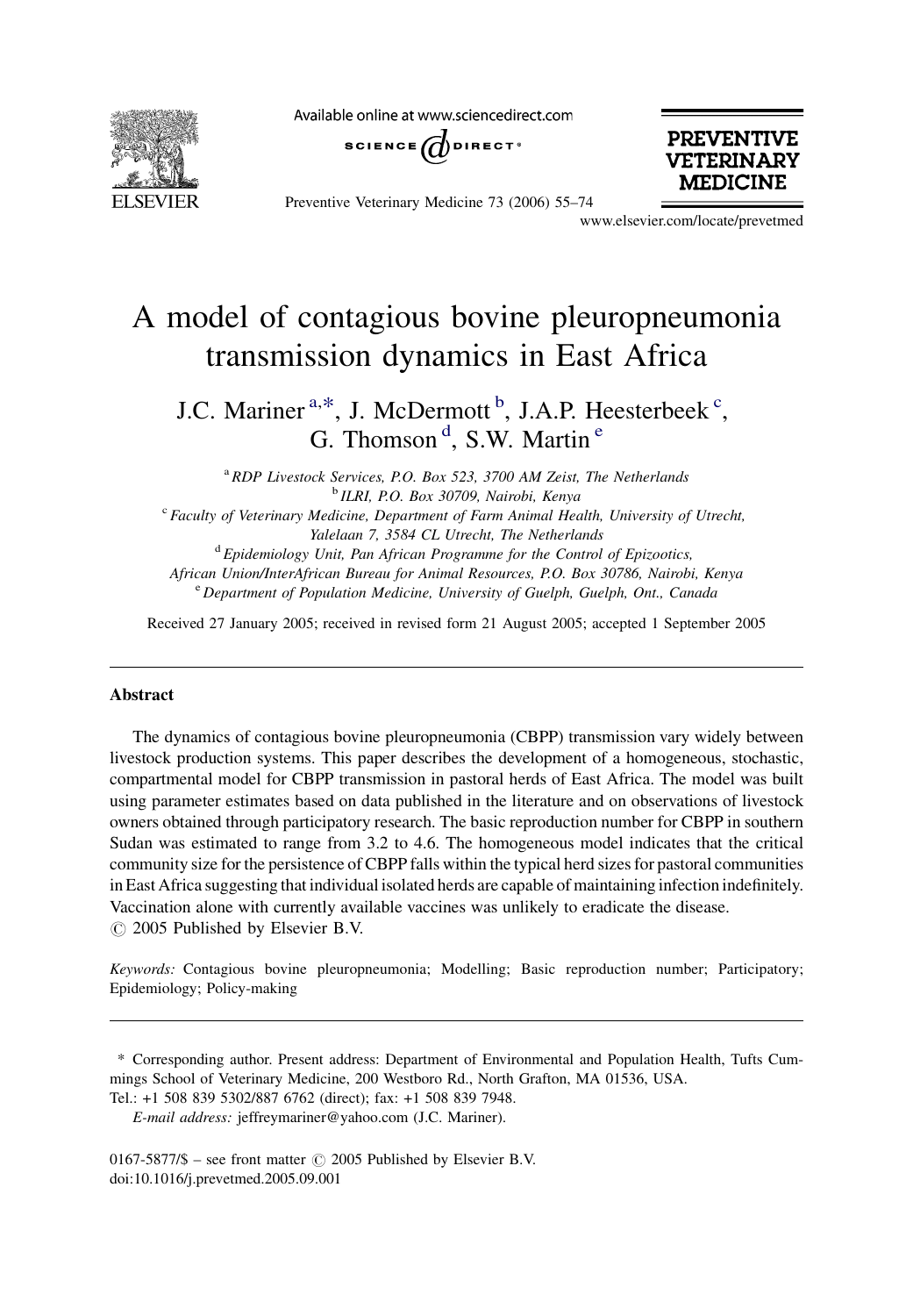# 1. Introduction

Contagious bovine pleuropneumonia (CBPP) caused by Mycoplasma mycoides subspecies *mycoides* (small colony) is a significant constraint to cattle production throughout most of sub-Saharan Africa. The disease is transmitted by direct contact and is characterized by its variable course and insidious nature. Clinical forms of the disease include the peracute, acute and chronic. Both transient, inapparent infection and the existence of persistently infected animals with encapsulated, infected sequestra are features of CBPP epidemiology. The disease is challenging to reproduce in the laboratory and study in the field. As a result, many aspects of the basic biology, epidemiology and immunology of CBPP are poorly understood ([Turner, 1959; Masiga et al., 1996; Schneider](#page-19-0) [et al., 1994](#page-19-0)).

Historically, CBPP was a disease of Europe, North America and Asia but was eradicated from the United States, Canada and most of Europe in the 19th century prior to the identification of the causative agent through clinical diagnosis, movement control and slaughter of suspected cases ([Provost et al., 1987\)](#page-19-0). Contagious bovine pleuropneumonia is believed to have been present in East and West Africa prior to the colonial era. The introduction of CBPP into southern Africa from Europe in 1854 and its subsequent spread as far north as Angola are well documented ([Windsor, 2000](#page-19-0)). These regional differences are borne out by recent molecular epidemiologic studies that have demonstrated three African lineages of CBPP ([Lorenzon et al., 2003\)](#page-18-0).

Progress was made in controlling CBPP in Africa during the colonial era and the first two decades following independence. Large parts of Southern, Western and Eastern Africa were cleared using slaughter and movement control [\(Hammond and Branagan, 1965\)](#page-18-0) which later incorporated testing strategies based on the complement fixation test (CFT) ([Campbell and Turner, 1953; Huddart, 1960\)](#page-18-0). As vaccines of moderate efficacy and duration of immunity became available, control programmes increasingly relied upon frequent vaccination and movement control.

In the 1980s and 1990s, economic crises engulfed many nations of Africa and the funding available for public veterinary services declined. Contagious bovine pleuropneumonia surveillance and control programmes were dramatically curtailed ([Windsor, 2000](#page-19-0)). Public empowerment and the recognition of the pervasive negative effects of movement control on pastoral livelihoods decreased the acceptability of this tool as a control option. As a result, CBPP is again present throughout much of Eastern, Central and Western Africa ([Masiga and](#page-18-0) [Domenech, 1995\)](#page-18-0). The East African focus has advanced south into Tanzania [\(Bolske et al.,](#page-17-0) [1995\)](#page-17-0) and subsequently spread throughout most regions of that country. The long-standing focus in Angola and northern Namibia has again invaded Zambia.

With the eradication of rinderpest from large parts of the continent, attention is returning to CBPP control. Socio-economic conditions have changed dramatically over the last 30 years, yet CBPP technology has remained essentially unchanged. Today, both movement control and test and slaughter policies would be costly to implement and poorly tolerated. Transhumant livelihoods systems are now recognized as rational and environmentally friendly foundations for sustainable development of arid lands [\(Niamir-Fuller, 1999](#page-19-0)). This leaves vaccination and controversial treatment regimes as the main possibilities for CBPP control in pastoral areas.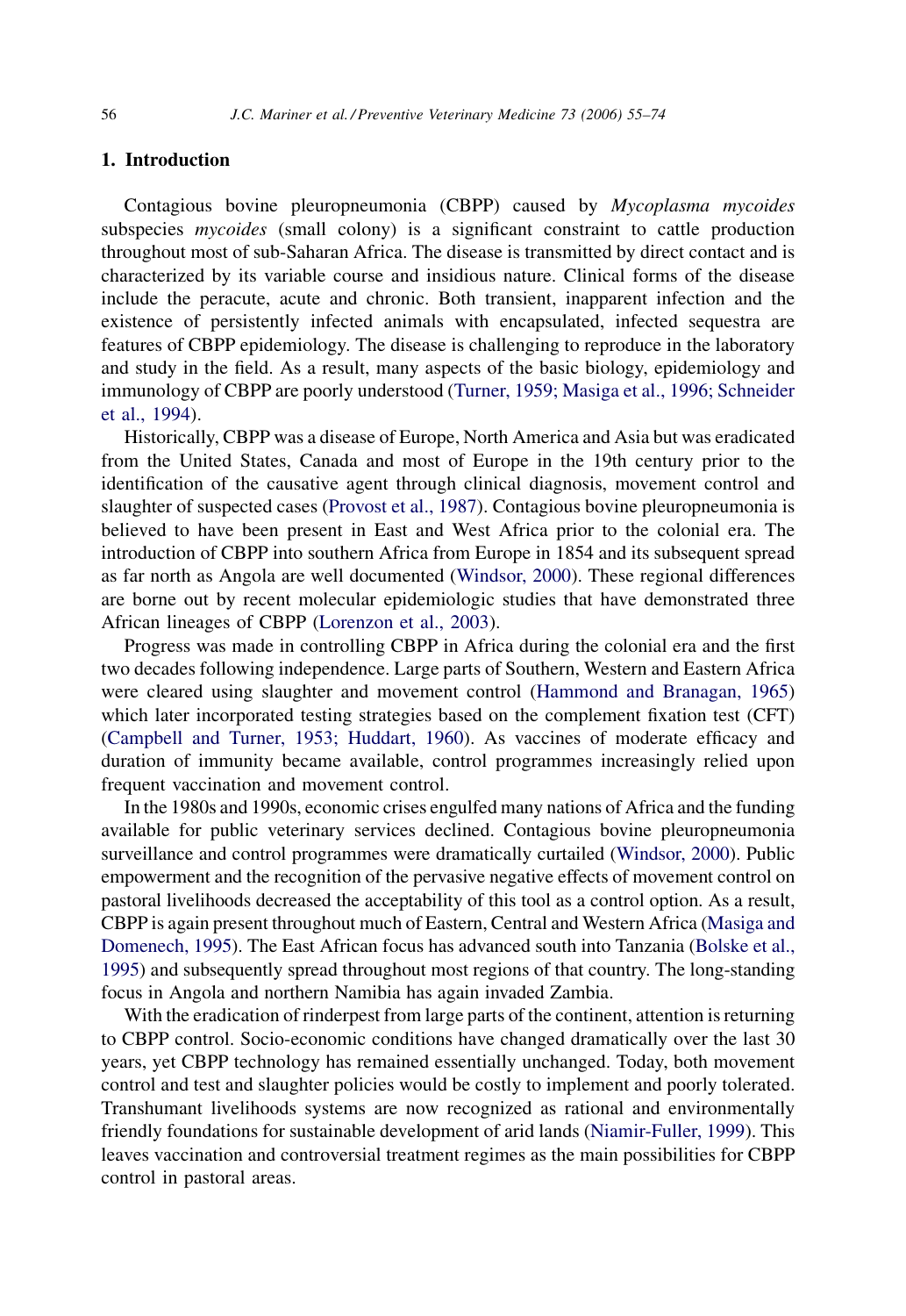This work combined data from the literature and livestock owner knowledge into a homogeneous model that summarizes the state of knowledge on CBPP transmission in transhumant pastoral production systems. Previously published models for CBPP were developed for sedentary animal populations using data derived from longitudinal studies [\(Lesnoff et al., 2004\)](#page-18-0). The compartmental model described in this paper was developed for East Africa using published studies from Sudan, Kenya, Uganda, Tanzania and elsewhere in the region. Contagious bovine pleuropneumonia is readily recognized by livestock owners and traditional knowledge systems contain a wealth of information on the epidemiology of the disease [\(McDermott et al., 1987\)](#page-19-0). A unique feature of the study was the use of data derived from the expert knowledge of pastoralists ([Catley, 1999; Mariner](#page-18-0) [et al., 2003](#page-18-0)). The data were collected using participatory techniques that facilitate learning from livestock owners in Sudan and Tanzania. This approach has been termed participatory epidemiology ([Mariner and Paskin, 2000](#page-18-0)). Beyond factual data, participatory epidemiology identifies community priorities and interventions that are appropriate and acceptable to beneficiaries. The model allowed prediction of the impact of control measures and was used to explore control options in light of the realities of pastoral

### 2. Materials and methods

livelihoods.

#### 2.1. Stochastic model structure

Our stochastic compartmental model contained six principal states: susceptible, vaccinated, exposed, infectious, persistently infected and recovered (SVEIQR). The structure of the model is shown in [Fig. 1](#page-3-0). The parameter definitions and principal sources of data for their estimation are presented in [Table 1](#page-3-0).

Input parameters and the initial conditions for the exposed, infectious and resistant states were incorporated as pert probability distributions rather than discrete values. The only exception was the rate of loss of natural immunity which was entered as a constant. Pert distributions can be visualized as truncated normal distributions that lack long tails of uncharacteristic extreme values. The distributions were designed to reflect both biological variation and the uncertainty in parameter estimates. The shape of the distribution was determined by entering minimum, maximum and most likely values. In the case of the initial exposed and recovered states, a distribution was entered for the fraction immune and prevalence of exposure. This was multiplied by the population size to give the number exposed and resistant. The initial number of susceptibles was calculated from the values specified for the other states and the population size.

Latin hypercube sampling was used to select one value from each parameter distribution in each iteration of the model. Latin hypercube sampling is a two-stage stratified sampling process where each probability distribution is divided into a number of strata equal to the number of iterations to be performed. Each stratum contains an equal probability and only one value is sampled randomly from within each stratum. The strata selected for sampling for each parameter in each iteration of the simulation was chosen randomly and sampled without replacement.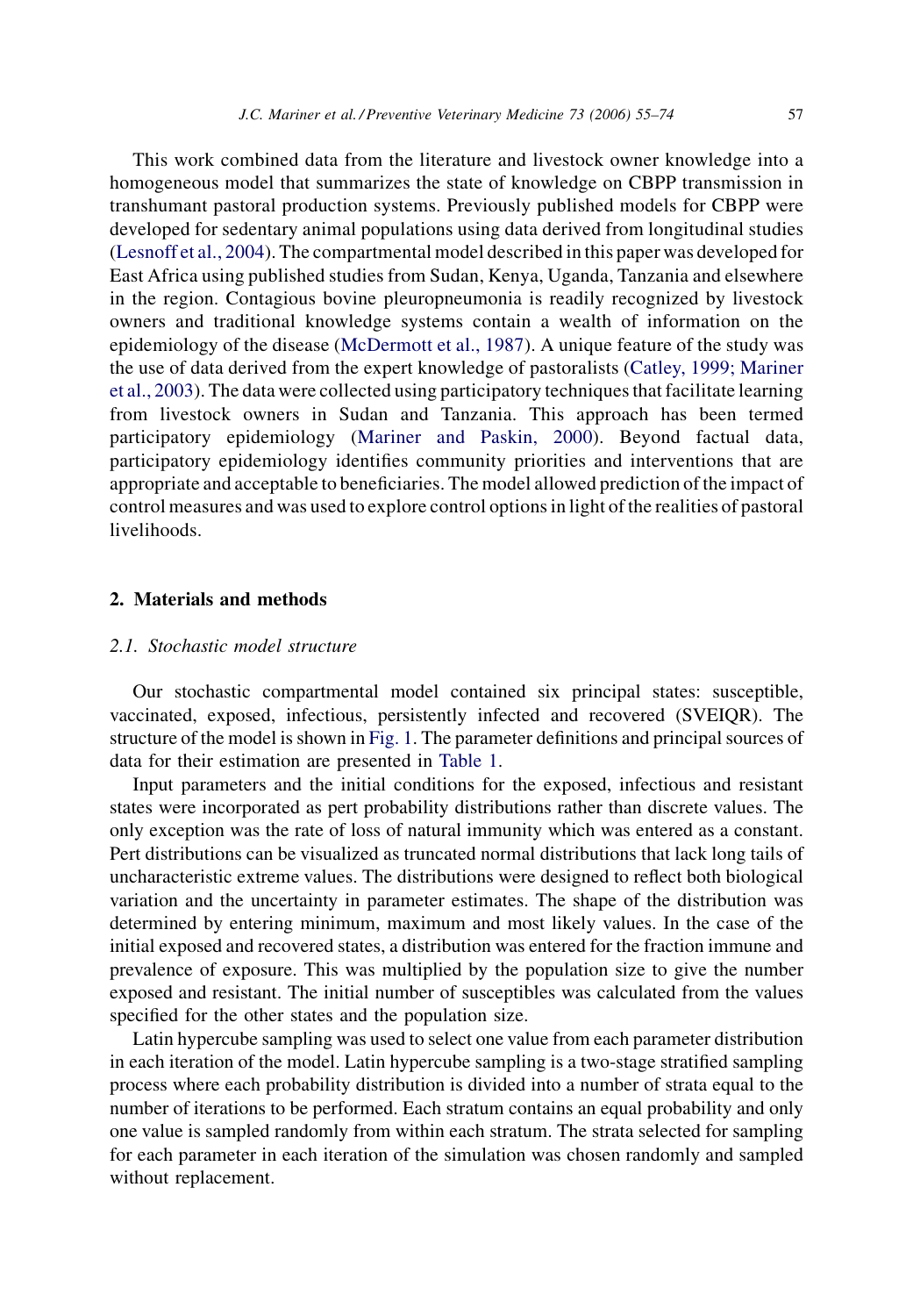<span id="page-3-0"></span>

Fig. 1. Diagram of the CBPP SVEIQR model structure illustrating the relationship between the six model states and the parameters that described transition pathways. Non-specific mortality  $(\mu)$  occured in all six states. Births (b) all entered the susceptible  $(S)$  state. Only infectious  $(I)$  animals experienced CBPP mortality  $(\sigma)$ . The rate at which animals moved from the susceptible to exposed state  $(E)$  was governed by the effective contact rate  $(\beta)$ . The rate at which exposed animals became infectious was described by  $\gamma$ . Immunization was modelled as a transition from the susceptible state directly to the vaccinal immune state  $(V)$  at the immunization rate  $(\rho)$ . Vaccinal immunity was lost at the rate  $\omega_{\rm v}$ . Infectious animals could recover fully and directly enter the recovered state (R) at the rate  $\alpha_r$  or develop infected sequestra (Q) at the rate  $\alpha_q$ . The sequestra of animals in the Q state either became sterile and the individual entered the R state at the rate  $\psi$  or were re-activated at the rate  $\kappa$  and the individual reentered the infectious state. Animals in the R state were naturally immune but may possessed sterile sequestra. Naturally immune animals could lose their immunity at the rate  $\omega_n$  and return to the susceptible state.

| ł<br>×<br>٧ |  |
|-------------|--|
|-------------|--|

Minimum, mode and maximum estimates of used in the pert distributions for the parameters of the SVEIQR homogeneous population model  $(days^{-1})$ 

|                  | Definition                                                                | Min                      | Mode            | Max     | Key information sources                                                     |
|------------------|---------------------------------------------------------------------------|--------------------------|-----------------|---------|-----------------------------------------------------------------------------|
|                  | $\alpha_{\rm q}$ Rate of sequestrum formation                             | 0.011                    | 0.013           | 0.018   | Gourlay, 1965; Bygrave et al., 1968;<br>Turner and Etheridge, 1963          |
| $\alpha_r$       | Rate of recovery                                                          | 0.0036                   | 0.0045          | 0.0059  | Parker, 1960; Stone and Bygrave, 1969                                       |
| β                | Effective contact rate $(Cp)$                                             | 0.07                     | 0.126           | 0.13    | Mariner et al., 2003                                                        |
| $\mathcal V$     | Transition rate from exposed<br>to infectious state                       | 0.018                    | 0.024           | 0.036   | Hudson and Turner, 1963; Turner and<br>Campbell, 1937; Bygrave et al., 1968 |
| $\kappa$         | Rate of sequestrum reactivation                                           | 0.00007                  | 0.00009         | 0.00011 | Bygrave et al., 1968; Windsor<br>and Masiga, 1977                           |
| $\mu$            | Non-specific mortality rate                                               | 0.00050                  | 0.00055 0.00062 |         | Zessin et al., 1985; Majok et al., 1991                                     |
| $\mathcal{O}$    | Rate of immunization<br>(successful vaccination)                          |                          |                 |         | User defined                                                                |
| $\sigma$         | CBPP-specific mortality rate                                              | 0.0064                   | 0.0090          | 0.013   | Mariner et al., 2003                                                        |
| $\omega_{\rm n}$ | Rate of loss of natural immunity                                          | $\overline{\phantom{0}}$ | $0.00027 -$     |         | Constant (Mariner et al., 2003;<br>Windsor and Masiga, 1977)                |
|                  | $\omega_{\rm v}$ Rate of loss of vaccinal immunity 0.00078 0.00091 0.0011 |                          |                 |         | Wesonga and Thiaucourt, 2000;<br>Gilbert et al., 1970; Windsor et al., 1972 |
| $\sqrt{f}$       | Rate of sequestrum resolution                                             | 0.0068                   | 0.0075          | 0.0079  | Bygrave et al., 1968                                                        |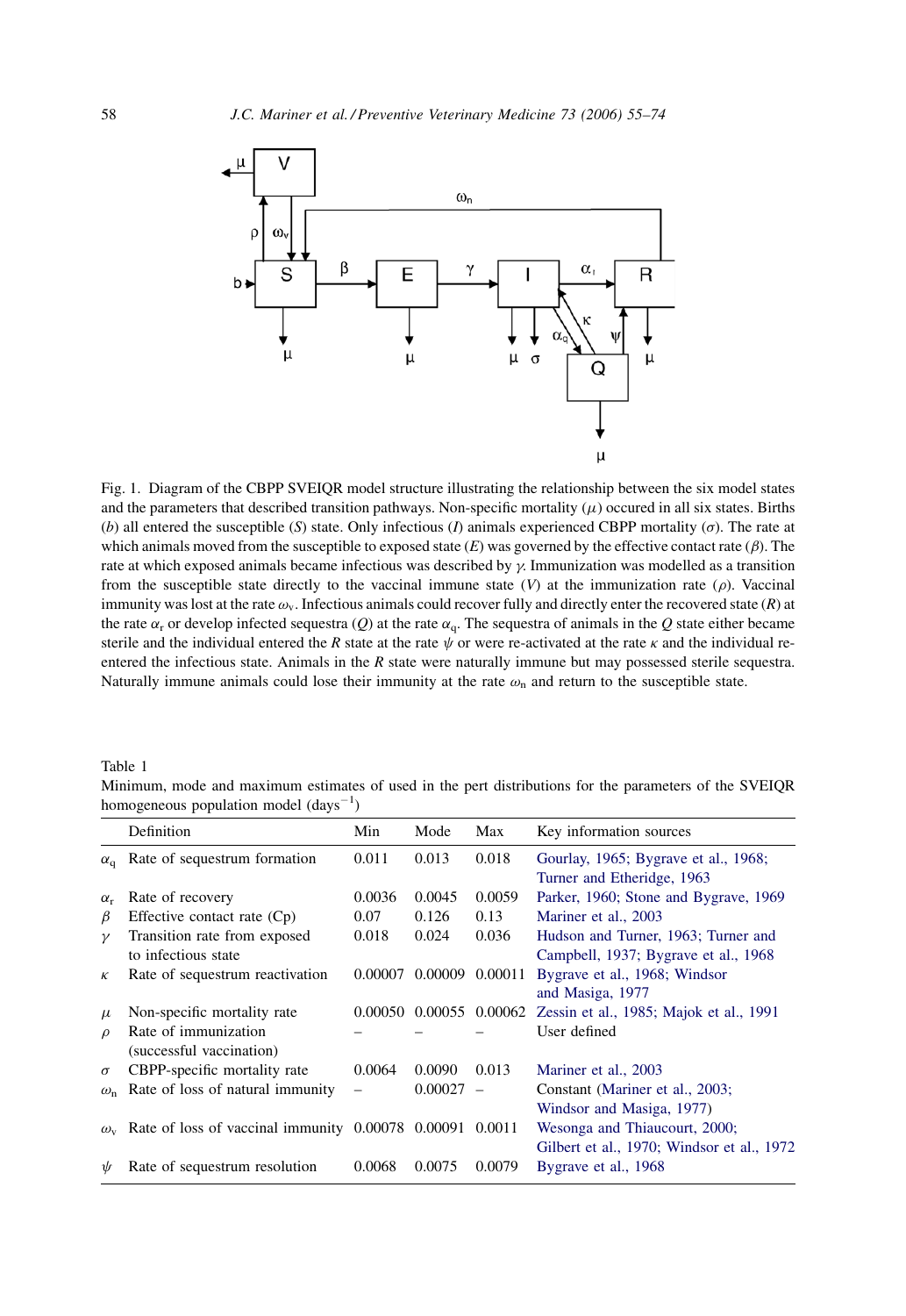<span id="page-4-0"></span>The model utilized an open population design where animals are born into the susceptible (S) state at each time step at rate b. Non-specific mortality occurred at the rate  $\mu$ and resulted in losses from all six states. The non-specific mortality rate and the estimated birth rate were set equal. Contagious bovine pleuropneumonia specific mortality occurred at the rate  $\sigma$  from the infectious (I) state. In surviving animals, the lesions either healed and the individuals entered directly into the recovered  $(R)$  state or the lesions resolved through a process of sequestration. Sequestra were considered to be encapsulated and infected, but not infectious ([Turner, 1954](#page-19-0)). Animals that developed infected sequestra entered the persistently infected  $(Q)$  state. As sequestra resolved and/or became non-infected, the animals transitioned to the recovered  $(R)$  state. Note that animals in the recovered state could have sterile sequestra. Alternately, infected sequestra could occasionally be reactivated and in this instance the animal would transition from the persistently infected  $(Q)$  state back to the infectious  $(I)$  state.

We assumed random mixing of all individuals in the population. The mass action term incorporated the population size  $(N)$  at each time step as the sum of the numbers in the six states  $(S + V + E + I + Q + R)$ .

The difference equations were:

$$
\Delta S = -Cp\frac{SI}{N}(\Delta T) + bN(\Delta T) + \omega_{\rm v}V(\Delta T) + \omega_{\rm n}R(\Delta T) - \rho S(\Delta T) - \mu S(\Delta T) \tag{1}
$$

$$
\Delta V = \rho S(\Delta T) - \omega_{\rm v} V(\Delta T) - \mu V(\Delta T) \tag{2}
$$

$$
\Delta E = C p \frac{SI}{N} (\Delta T) - \gamma E (\Delta T) - \mu E (\Delta T)
$$
\n(3)

$$
\Delta I = \gamma E(\Delta T) + \kappa Q(\Delta T) - \alpha_r I(\Delta T) - \alpha_q I(\Delta T) - \sigma I(\Delta T) - \mu I(\Delta T)
$$
\n(4)

$$
\Delta Q = \alpha_{q} I(\Delta T) - \kappa Q(\Delta T) - \psi Q(\Delta T) - \mu Q(\Delta T)
$$
\n(5)

$$
\Delta R = \alpha_{\rm r} I(\Delta T) + \psi Q(\Delta T) - \omega_{\rm n} R(\Delta T) - \mu R(\Delta T) \tag{6}
$$

We will now describe the meaning of the parameter choices made.

The number of transitions from the susceptible to the exposed state per time step was calculated using:

$$
\beta \frac{SI}{N} \tag{7}
$$

where the effective contact rate,  $\beta$ , is equal to the product of the physical contact rate (C) and the probability of transmission per contact  $(p)$ . Seasonal fluctuations in contact rates were modelled by a periodic trigonometric function to adjust the values of  $\beta$  ([Grenfell](#page-18-0) [et al., 1995\)](#page-18-0). This was incorporated in the model as:

$$
\beta(t) = \beta_0[1 + A\sin(2\pi t)]\tag{8}
$$

where  $\beta_0$  is the average effective contact rate and A controls the amplitude of the seasonal variation. The model was constructed so that A could be adjusted by changing a single cell value. The intensity of this effect could be varied between no effect and full seasonality by entering a fraction between 0 and 1.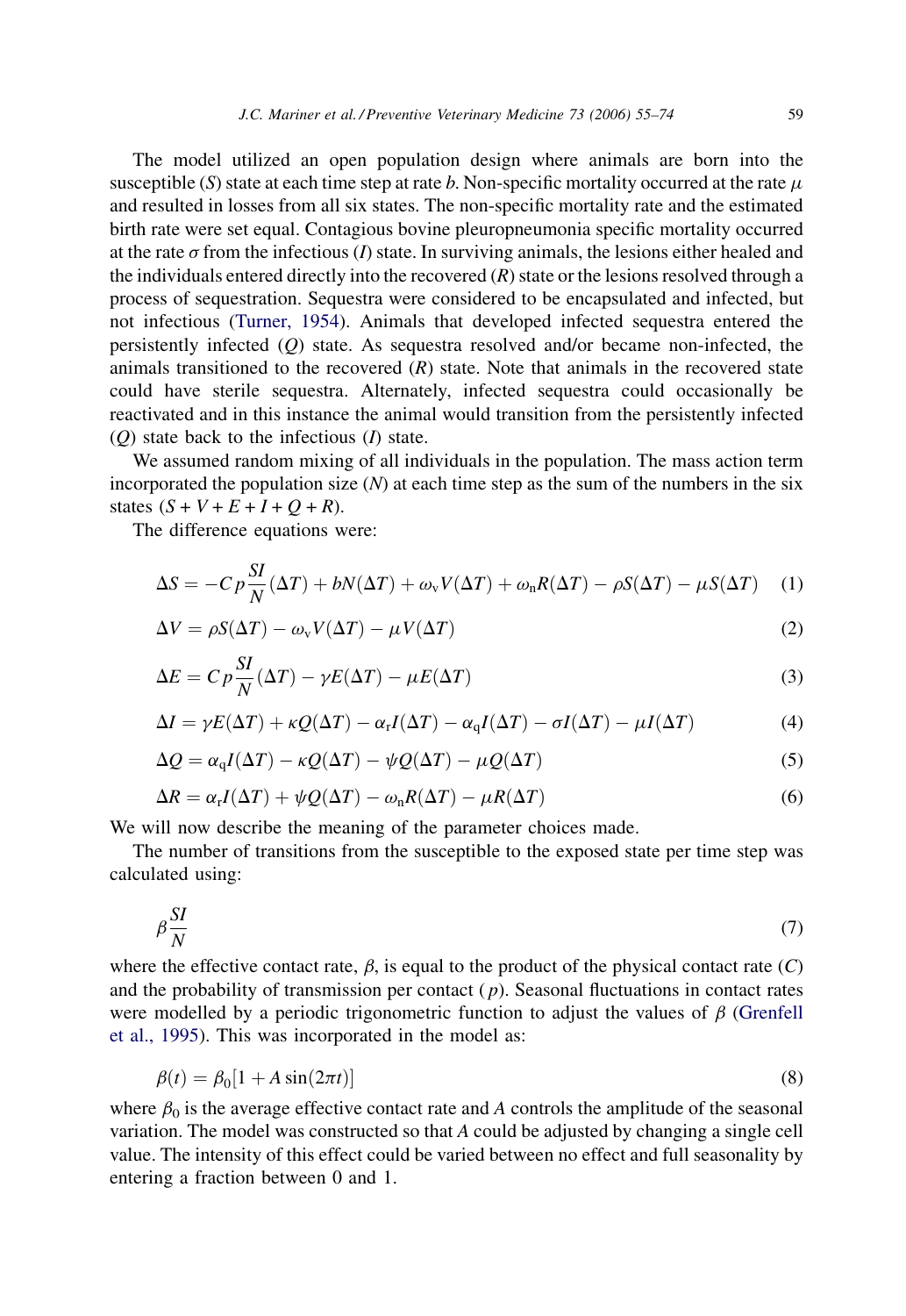The recovery rate  $(\alpha)$  consisted of two components. The rate at which animals moved from the infectious to the recovered state was  $\alpha_r$ . Sequestration, an indirect route to full recovery, was described in the model by  $\alpha_{q}$ . The average duration of the infectious period was therefore given by:

$$
\frac{1}{\mu + \alpha_{\rm r} + \alpha_{\rm q} + \sigma} \tag{9}
$$

where  $\sigma$  was the CBPP-specific mortality rate and  $\mu$  the non-specific mortality rate.

Once animals entered the persistently infected state they could either recover fully at the rate  $\psi$ , or the infection could reactivate with relatively low probability and the animals reenter the infectious state as described by the rate  $\kappa$ . The average duration of the persistently infected state was therefore given by:

$$
\frac{1}{\psi + \kappa + \mu} \tag{10}
$$

where  $\kappa$  and  $\mu$  were small relative to  $\psi$ .

Vaccinal immunity was modelled as a separate state reflecting the duration and quality of immunity due to vaccination. The proportion of susceptibles immunized,  $\rho$ , was determined by the proportion vaccinated,  $p<sub>v</sub>$ , the proportion of vaccinations properly applied (efficiency of vaccination),  $p_e$ , and the efficacy of the vaccine,  $\varepsilon$ , according to the formula:

$$
\rho = p_{\rm v} p_{\rm e} \varepsilon \tag{11}
$$

All three sub-parameters could be adjusted in the model. The parameters  $p_e$  and  $\varepsilon$  were set globally, whereas the proportion vaccinated and the time interval between vaccinations could be set for each round of vaccination. All vaccination in each round was pulsed in one time step. The rate at which animals lost vaccinal immunity and returned to the susceptible state was  $\omega_{\rm v}$ . Animals that recovered from natural infection could lose immunity and return to the susceptible state at a much lower rate,  $\omega_n$ .

Apart from the probability distributions for the values of the major parameters, the model incorporated two stochastic elements. First, as only whole animals can transit between states, a stochastic form of rounding was used for all transitions. The fractional portion of transitions was compared against a random number to determine the direction of rounding. The second stochastic element determined the number of transitions from the susceptible  $(S)$  to the exposed  $(E)$  compartment when the predicted number of transitions was below a user-defined stochastic threshold (e.g. five or less). When the number of transitions calculated by Eq. [\(7\)](#page-4-0) was less than the stochastic threshold, the result was compared against a random number and either a number of transitions equal to the stochastic threshold or no transitions took place during the time step. The stochastic effects regulate the timing of transitions and cause them to occur in discrete packets or not at all. The stochastic effects did not change the total number of transitions expected to occur in an iteration of the model, provided these chance effects did not lead to fade-out of the disease from the population.

<span id="page-5-0"></span>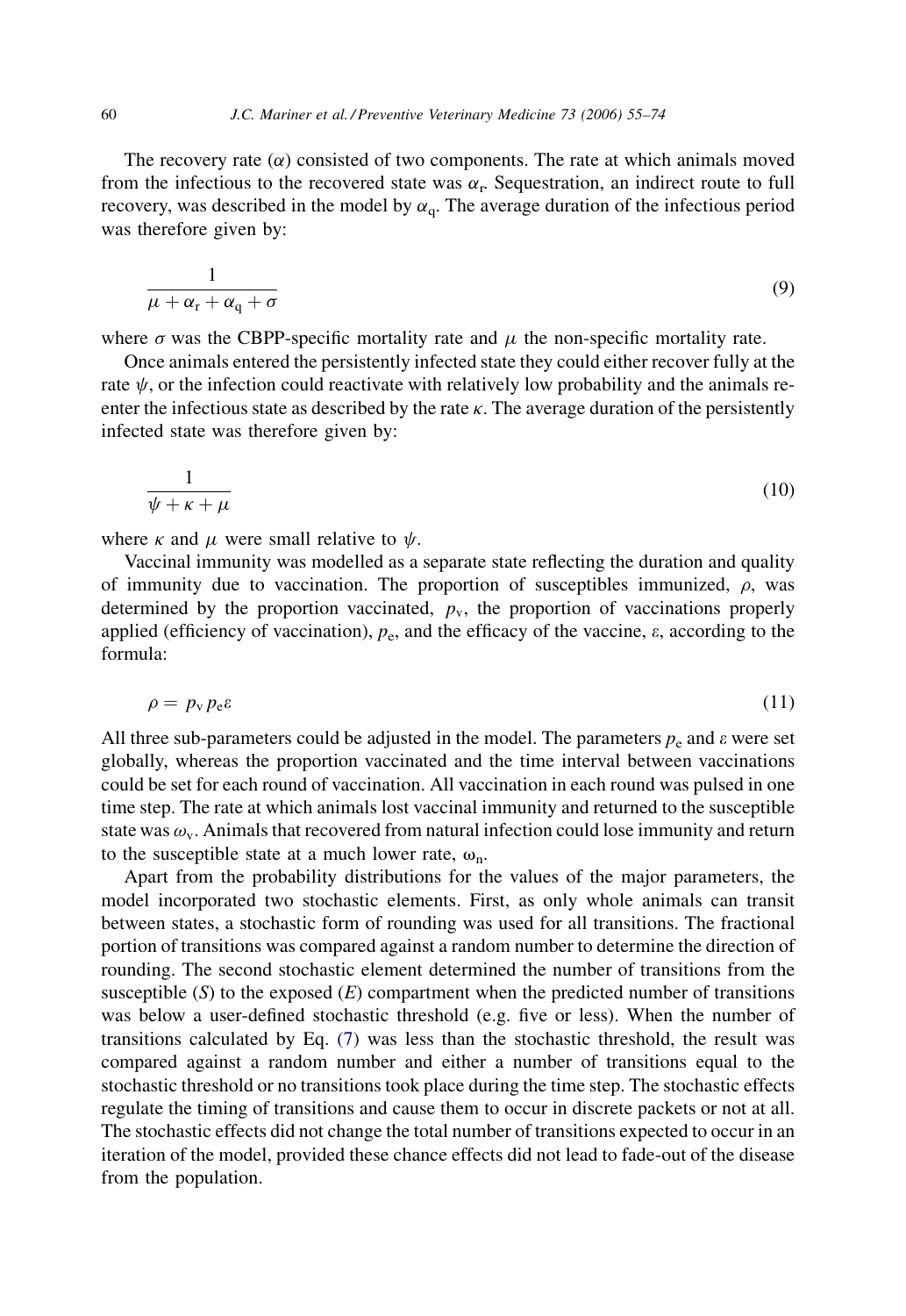# <span id="page-6-0"></span>2.2. Parameter estimation

#### 2.2.1. Duration of exposed states

As data on the onset of shedding of infectious material by infected animals are not available, the latent period  $(1/\gamma)$  was estimated from information on the incubation period available in the literature. These studies primarily measured the time between documented exposure and the detection of complement-fixing antibodies. The incubation period for CBPP has been reported to range between 20 and 123 days ([Hudson and Turner, 1963\)](#page-18-0). However, 91.4% had sero-converted by day 60 and only one animal had an incubation period greater than 70 days. [Turner and Campbell \(1937\)](#page-19-0) described a narrower incubation period of 29–58 days. [Bygrave et al. \(1968\)](#page-18-0) provided limited data to indicate an incubation period of 31–45 days.

# 2.2.2. Duration of acute and persistent infections

The model structure assumes that exposed  $(E)$  cattle become infectious  $(I)$  and then either recover fully  $(R)$  or enter the non-infectious but persistently infected state  $(Q)$ . Different measurements and observations from the literature can be used to estimate the duration of the infectious and persistently infected states, either singly or combined. The herders reported that clinical disease persisted for up to 12 months with an average duration of 3.9 months ([Mariner et al., 2003\)](#page-18-0). From the literature, field investigations supported by CFT testing and post mortem examinations described the average duration of active disease as approximately 6 months [\(Parker, 1960; Stone and Bygrave, 1969](#page-19-0)). A mean duration of infection (combined length of infectious and persistently infected states) of 6 months (27 weeks) with a range of 24–31 weeks was taken to reflect the range of clinical and laboratory experience. This was subsequently split into the infectious and persistently infected periods.

As the experimental and field observations concerned survivors only both  $\mu$  and  $\sigma$  were dropped from Eq. [\(9\)](#page-5-0) for parameter estimation. This allowed the quantity  $1/(\alpha_r + \alpha_q)$  to be estimated from the duration of the infectious period. Similarly  $\mu$  could be dropped from Eq. [\(10\)](#page-5-0) and as the rate of re-activation  $(\kappa)$  is small, the relationship between the duration of the persistently infected state and the rate of sequestrum resolution was simplified to  $1/\psi$ for the purposes of parameter estimation.

The relative percentage of animals that recover directly versus those that pass through the persistently infected state was estimated in order to divide  $\alpha$  into its two component rates. Several papers have assessed the prevalence of sequestra in recovering CFT reactors in pastoral outbreaks in East Africa. The observations of [Turner and Etheridge \(1963\)](#page-19-0) and [Bygrave et al. \(1968\)](#page-18-0) indicated that the majority of survivors develop sequestra. With the exception of one study that found only 1 of 80 survivors developed a sequestra [\(Parker,](#page-19-0) [1960\)](#page-19-0), other studies reported between 56.6 and 76.1% of survivor developed sequestra [\(Gourlay, 1965; Davies et al., 1968; Stone and Bygrave, 1969; Gilbert et al., 1970; Windsor](#page-18-0) [et al., 1972\)](#page-18-0).

[Bygrave et al. \(1968\)](#page-18-0) published a very detailed analysis of the lesions encountered in a pastoral outbreak of CBPP in Northeastern Kenya. The relative frequency of acute, subacute (early sequestra) and chronic (sequestra) lesions suggest that in excess of 80% of survivors develop sequestra. In the model, it was estimated that 75% of surviving clinical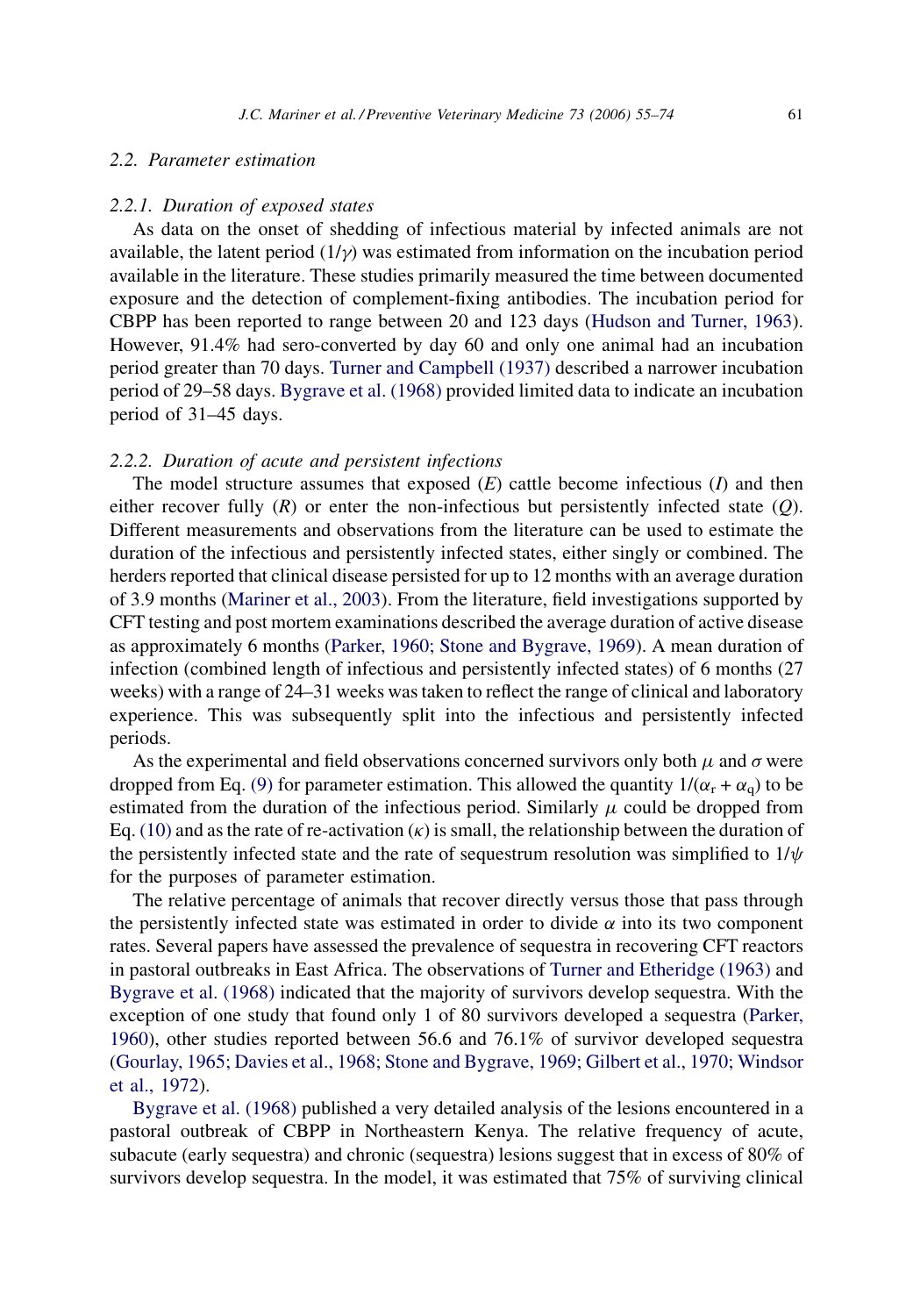<span id="page-7-0"></span>cases recovered through a process of sequestrum formation and the overall recovery rate was divided into its two component rates using  $3\alpha_r = \alpha_q$ .

The number of animals in the persistently infected state was determined primarily by the rate of sequestra formation  $\alpha_0$  and the rate of sequestra resolution  $\psi$ . [Bygrave et al. \(1968\)](#page-18-0) showed that sequestra accumulated in the population as the outbreak progressed. When the outbreak had subsided at week 16, there were roughly six times as many sequestra as acute cases. This pattern was used to partially validate the model.

The final step was to estimate  $\kappa$ , the rate of sequestra re-activation. [Bygrave et al. \(1968\)](#page-18-0) found only two cases of early CBPP lesions in combination with sequestra out of 2544 post mortem examinations. Of these 2544, the authors reported that 582 had sequestra. The low incidence of possible reactivation reported by [Bygrave et al. \(1968\)](#page-18-0) agrees with [Windsor](#page-19-0) [and Masiga \(1977\)](#page-19-0) in their inability to reactivate sequestra using a variety of stresses. Considering that the acute lesions persist no more than 1 month relative to the 4 month persistently infected period, the Bygrave et al. result suggested that two sequestra reactived per month over the 4-month life of sequestra (4 months  $\times$  2 reactivations per month per 582 cases) or that 1.4% of sequestra reactivate.

## 2.2.3. The transmission parameters ( $\beta$  and  $R_0$ )

The product of C and p is the effective contact rate ( $\beta$ ). All three of these quantities are in practice very difficult to measure. However,  $\beta$  can be derived from the basic reproduction number which can be estimated from serological data. The basic reproduction number  $R_0$  is the number of secondary infections resulting from one primary case in a totally susceptible population [\(Anderson and May, 1991; Diekmann and Heesterbeek, 2000\)](#page-17-0). The basic reproduction number is a feature of both the infectious agent and the host population without a control measure being active. Taking into account the persistently infected state, the formula for  $R_0$  for model 1–6 can be written as:

$$
R_0 = \beta \frac{\gamma}{(\gamma + \mu)} \frac{\kappa + \psi + \mu}{(\mu + \alpha_r + \alpha_q + \sigma)(\kappa + \psi + \mu) - \alpha_q \kappa}
$$
(12)

As the value of  $\kappa$  approaches zero, the formula for  $R_0$  can be reduced to:

$$
R_0 = \beta \frac{\gamma}{(\gamma + \mu)(\mu + \alpha_r + \alpha_q + \sigma)}
$$
(13)

where  $\gamma$ ( $\gamma$  +  $\mu$ ) is the probability that a newly infected individual survives the latent period and where  $1/(\mu + \alpha_r + \alpha_q + \sigma)$  is the average duration of the infectious period, during which  $\beta$  new cases occur per unit of time. Thus,  $\beta$  can be estimated from Eq. (13) using values for  $R_0$ , the principal model parameter estimates described in Sections [2.2.1 and](#page-6-0) [2.2.2](#page-6-0), the specific mortality rate based on livestock owner reports ([Mariner et al., 2003](#page-18-0)) and the non-specific mortality rate [\(Zessin et al., 1985; Majok et al., 1991](#page-19-0)). It is important to bear in mind that the estimated values of  $R_0$  are not directly entered into the model. They are used to estimate the distribution for  $\beta$  that is input to the model.

In populations where the force of infection is constant and vaccination is not practiced, the value of  $R_0$  can be estimated deterministically from serological measures of the average age of infection ([Dietz, 1975](#page-18-0)). The appropriate formula for a population with an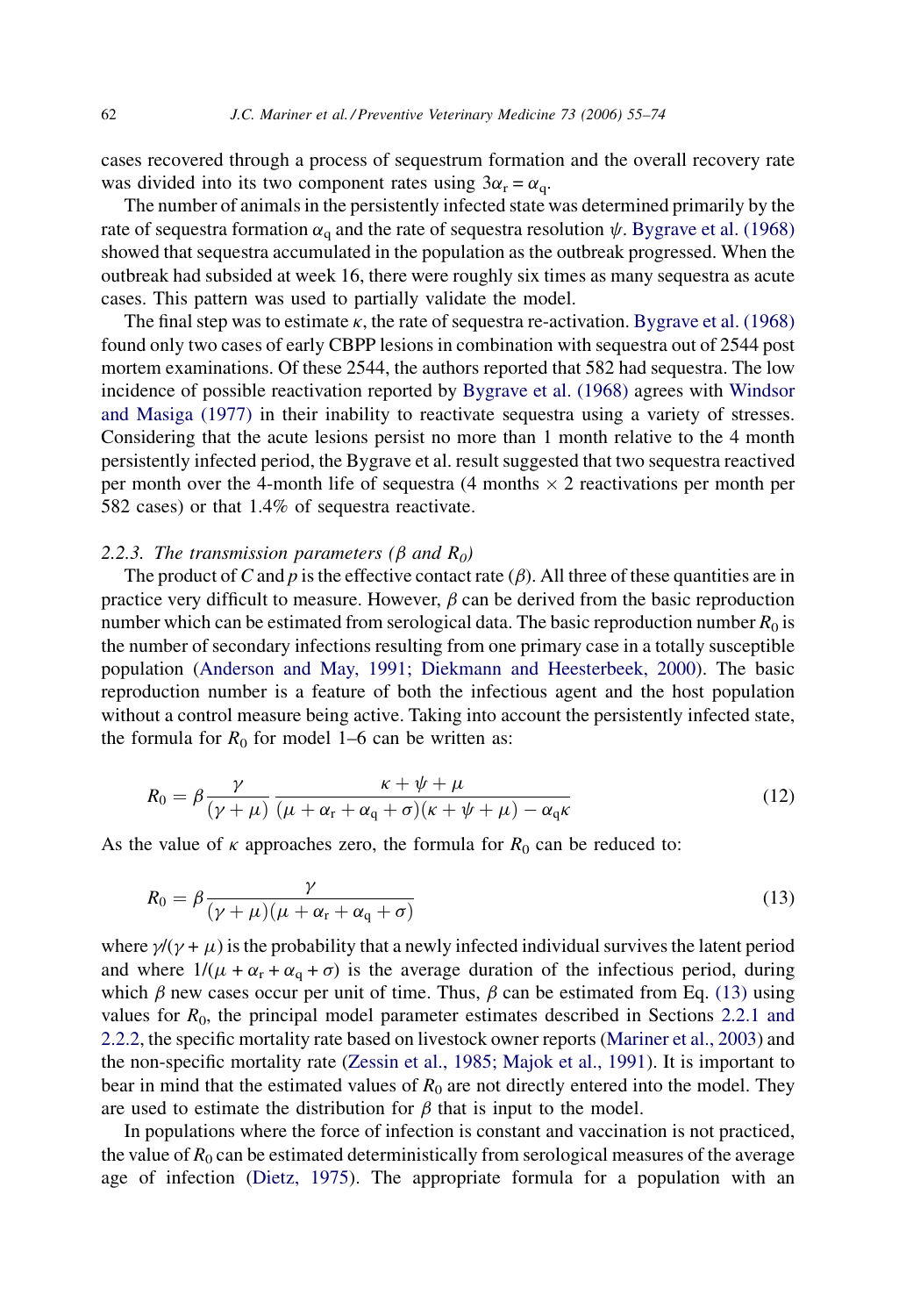$$
R_0 = (L/A) + 1 \tag{14}
$$

where  $L$  is the average life expectancy and  $A$  the average age at infection.

The basic reproduction number for CBPP was estimated using data from two published serological studies ([McDermott et al., 1987; Zessin et al., 1985\)](#page-19-0) conducted in Dinka and Fulani cattle populations and from an age-structured sample of Jie, Murle and Dinka cattle collected as part of the present project [\(Mariner et al., 2003\)](#page-18-0). The data from the literature were based on the CFT test ([Campbell and Turner, 1953\)](#page-18-0), whereas [Mariner et al. \(2003\)](#page-18-0) utilized both the CFT and C-ELISA test ([Le Goff and Thiaucourt, 1998\)](#page-18-0). All populations were unvaccinated. Complement fixation reactions are believed to persist for 6–12 months regardless of the clinical state of the test subject. It was assumed that the mean duration of CFT antibody was 9 months which implies that on average a seropositive animal was infected 4.5 months previously. For positive animals, the age of infection was calculated as the median of the age category at testing less 4.5 months. The estimated  $R_0$  values were adjusted for the season of collection to provide a baseline annual estimate for incorporation in the seasonally forced model.

# 2.2.4. Vaccine efficacy and duration of immunity

Extensive literature on the efficacy of the currently recommended T1/44 vaccine strain is available. All papers used a complex qualitative, non-parametric scoring method developed by [Hudson and Turner \(1963\)](#page-18-0) where the score for indicators of disease and infection in vaccinates is divided by the score in controls and the result was subtracted from 1. The scores do not directly assess the impact of vaccination on the ability of vaccinates to shed or transmit infection.

A review of the T1/44 vaccine strain efficacy trials found seven papers that had evaluated the vaccine at 3–6 months post vaccination [\(Davies et al., 1968; Gilbert et al.,](#page-18-0) [1970; Karst, 1971; Masiga and Read, 1972; Masiga et al., 1978; Wesonga and Thiaucourt,](#page-18-0) [2000; Thiaucourt et al., 2000\)](#page-18-0). The reported efficacy scores for protection against macroscopic pathologic lesions  $(E_p)$  ranged between 33 and 95%. Three articles reported  $E<sub>p</sub>$  values between 66 and 75% from challenge experiments conducted at 12–15 months post vaccination ([Gilbert et al., 1970; Masiga et al., 1978; Wesonga and Thiaucourt, 2000\)](#page-18-0). Finally, [Windsor et al. \(1972\)](#page-19-0) found an  $E_p$  of 80% for the T1/44 strain in cattle challenged 2 years post vaccination, although 5 of 16 vaccinates (31.3%) developed infected sequestra as a result of in-contact challenge.

# 2.3. Stochastic model experimentation

The input parameter estimates are summarized in [Table 1](#page-3-0) as rates per day. These values were used in all simulations unless otherwise noted. When the rates are re-stated as periods, a mean duration of 6 weeks and range of 4–8 weeks was used as the latent period. The acute phase or infectious period lasted 6–10 weeks followed by a persistently infected, but noninfectious, sequestrum phase of longer duration. Based on an average period of infection of 27 weeks, the average persistently infected period was estimated to be 19 weeks (0.0075 resolutions per sequestrum-day) with a range of 18–21 weeks. The estimate of the average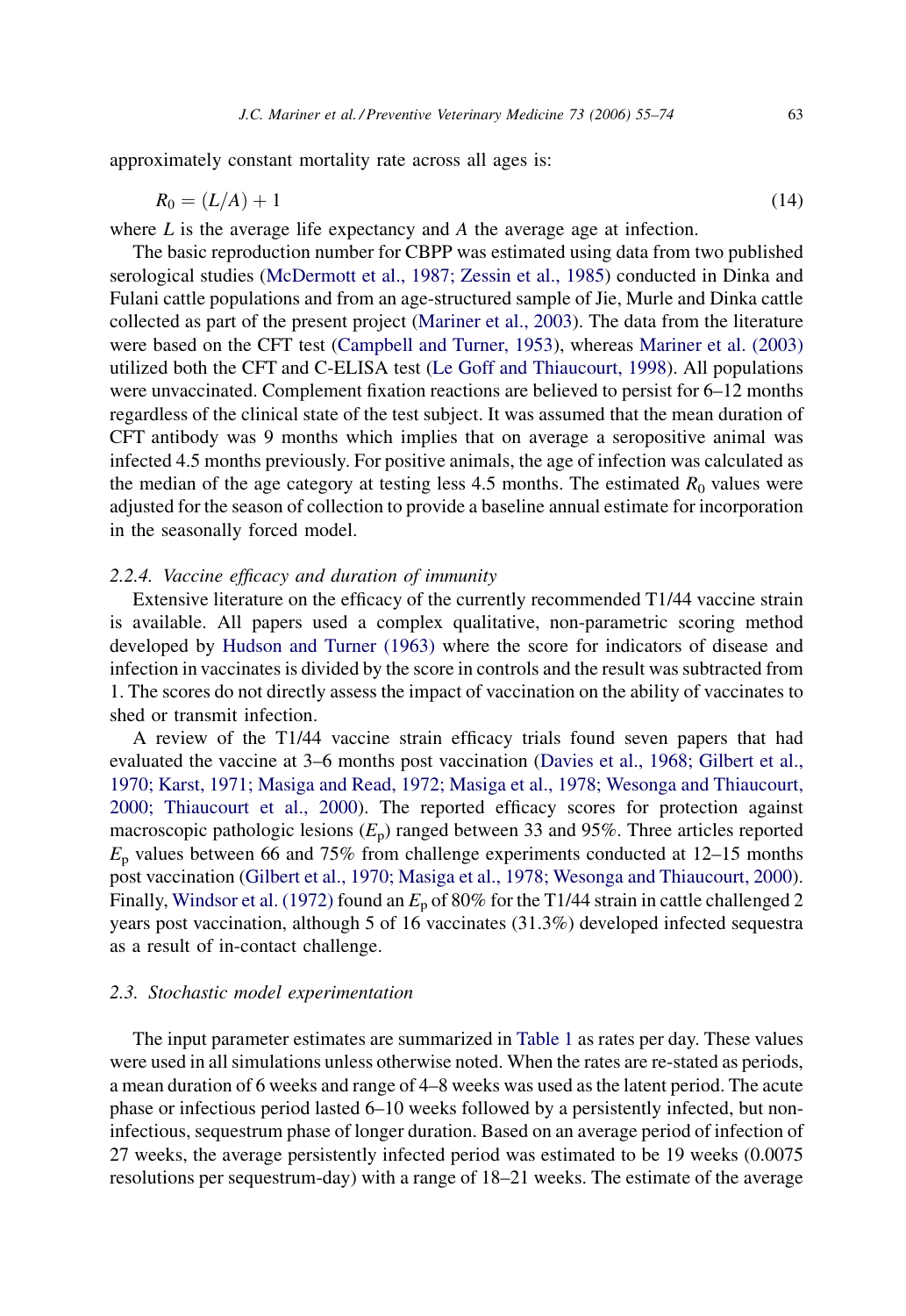duration of sequestra  $\kappa$  was 19 weeks (0.012/133 days or 0.00009 activations per sequestrum-day).

The efficacy of the vaccine in terms of the interruption of transmission was estimated to be 65% with a range of 50–80%. The duration of immunity  $(1/\omega_v)$  was estimated as 3 years. The proportion vaccinated,  $p_y$ , and the efficiency of vaccination  $p_e$  were set to 0.8 in all instances based on the realistic performance of mass vaccination teams as assessed by the Pan African Rinderpest Campaign [\(IAEA, 1992; IAEA, 1993\)](#page-18-0).

The deterministic estimates of  $R_0$  (Table 2) ranged between 3.2 and 4.8 with a most likely value of 4.1. As a result,  $\beta$  ranged between 0.07 and 0.13 with a most likely value of 0.126.

Quantitative outputs from the model were probability distributions and included  $R_0$ , the duration of infection in the population, the prevalence of infection at the end of the run, the overall case fatality rate and the total number of cases, deaths and vaccinations. The distribution of  $R_0$  values output by the model was compared against the values of  $R_0$ estimated serologically that were used in the estimation of  $\beta$ , as an internal check on consistency. Averages of point prevalence of infective and persistently infected individuals as well as the immunity proportion were calculated over 6-monthly intervals. The model produced graphic data including epidemic curves that provide information on the pattern and periodicity of epidemics.

Approximate values for the initial prevalence of immunity and exposure in endemic settings were determined by setting the initial population size to 10,000 head to eliminate stochastic fade-outs, setting the amplitude of the seasonal forcing to 0 and observing the final states. The stochastic comparison was set to 5. The inter-epidemic period in the absence of seasonal forcing was determined from the same model run.

Sensitivity analysis was completed using linear regression and coefficients are reported as standardized values between  $-1$  and  $+1$ .

A population size of 500 and amplitude of seasonal forcing of 0.5 were used in all subsequent simulations unless otherwise noted. Initial conditions for the exposed and

| and internal validation of the SVEIQR homogeneous population model |                               |              |     |                  |              |           |                        |  |
|--------------------------------------------------------------------|-------------------------------|--------------|-----|------------------|--------------|-----------|------------------------|--|
| Community or location                                              | Year <sup>a</sup> $A^b$ $L^c$ |              |     | Adi <sup>d</sup> | $R_{\alpha}$ | $h^e$ (%) | Source                 |  |
| Dinka, Sudan                                                       | 1980.                         | $\mathsf{L}$ | 4.5 | 0.1              | 4.8          | 79        | Zessin et al., 1985    |  |
| Fulani, Sudan                                                      | 1980                          | 1.8          | 4.5 | 0.1              | 4.2          | 76        | Zessin et al., 1985    |  |
| Tuic Dinka, Sudan                                                  | 1984                          | 2.9          | 5.0 | 0.25             | 3.4          |           | McDermott et al., 1987 |  |

Boma, Sudan 2002 3.2 4.9 0.25 3.2 69 [Mariner et al., 2003](#page-18-0) Dinka, Sudan<sup>f</sup> – – – – – 4.5 78 [Mefit-Babtie, 1983](#page-19-0) Australia<sup>g</sup> – – – – – 4.0 75 [Turner, 1954](#page-19-0)

Estimates of  $R_0$  for the field transmission of CBPP calculated from serological data and used in the estimation of  $\beta$ 

Table 2

 $b<sup>a</sup>$  Year of survey.<br> $b<sup>b</sup>$  Average age of infection in years.

 $\text{Lip}$  Average age of inferency.<br>  $\text{Lip}$ <br>  $\text{Lip}$  Seasonal adjustment for period of sample collection.<br>  $\text{Lip}$  The herd immunity threshold required to interrupt transmission.

f Based on number of secondary cases.<br><sup>g</sup> Based on end point of outbreak.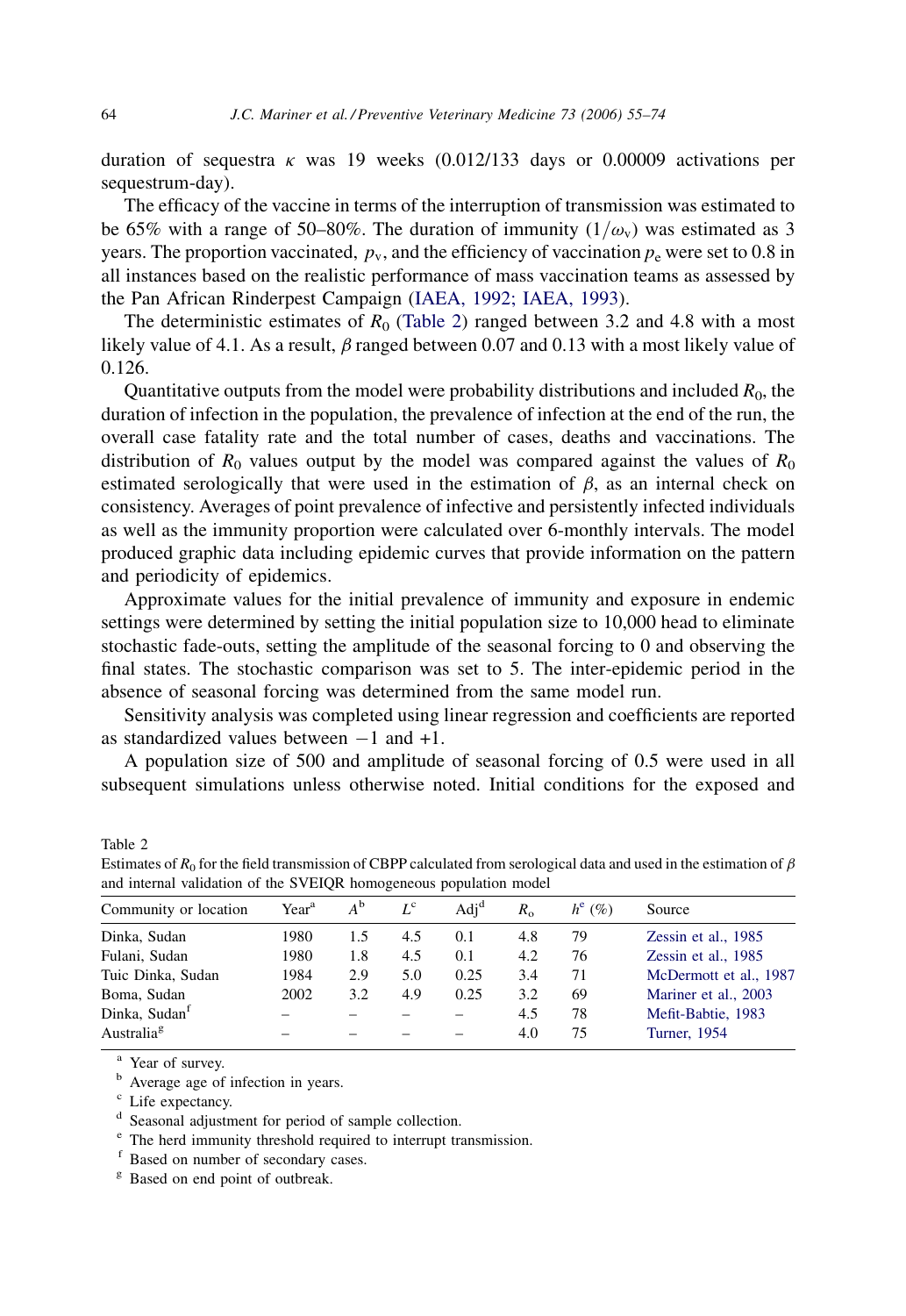infectious states were set to a prevalence range of 0.01–0.03 with a most likely value of 0.02. A prevalence range of 0.50–0.60 with a most likely value of 0.55 was used to calculate the initial number in the recovered state. The initial numbers vaccinated and persistently infected were set to 0.

The impact of the size of the stochastic comparison used to determine the number of transitions from the susceptible to exposed state and the presence or absence of seasonal forcing on the persistence of CBPP in herds of various sizes was studied in a series of model runs. Stochastic comparisons of 0 or 5 were compared in herds ranging between 50 and 1000 head. The amplitude of the seasonal forcing function was either set to 0 or 0.5.

The impact of decreasing the infectious period on the persistence of CBPP in herds of 500 head was investigated by setting the overall value of  $1/\alpha$  to most likely values of 56, 42 and 28 days in successive simulations while maintaining the ratio between  $\alpha_r$  and  $\alpha_q$ constant.

The impact of mass immunization on the persistence of infection in individual herds (herd level prevalence) was assessed under three different scenarios: annual campaigns over 5 years, biannual campaigns over 2 years and biannual campaigns over 3 years. Two ranges of vaccine efficacy were evaluated: 50–80% efficacy and 60–80% efficacy. The duration of immunity due to vaccination was set to a range of 2.75–3.25 years with a most likely value of 3.0 years.

## 2.4. Model validation

Participatory epidemiologic techniques were used to collect data on case mortality, inter-epidemic period, seasonality, and the clinical course of infection from livestock owners of the Jie, Murle, Dinka and Nuer pastoral communities of southern Sudan and the Tatuga and Kurya communities of northern Tanzania [\(Mariner et al., 2003\)](#page-18-0). The model was validated in part by its ability to reproduce livestock owner expert opinion. The epidemic curves for infectious and chronic cases produced by the model were also compared to the data generated by [Bygrave et al. \(1968\)](#page-18-0) from north-eastern Kenya.

Model predictions of the prevalence of infection (infectives and persistently infected) and  $R_0$  were compared against estimates derived from published serological surveys and sample sets collected as part of this study.

# 3. Results

A histogram of the distribution of  $R_0$  values generated by the model in the initial run of 500 iterations and a population size of 10,000 is presented in [Fig. 2.](#page-11-0) Note that 90% of the values lay between 3.4 and 4.7 with a mean of 4.1. The distribution was left skewed. The distribution of average prevalences of infected animals during the final 6 months of the iterations is presented in [Fig. 3.](#page-11-0) Ninety percent of the iterations ended with average prevalences between 4.3 and 7.4%. A sensitivity analysis to estimate the impact of all input parameters on the total number of cases is presented in [Fig. 4](#page-12-0). The total number of cases was inversely related to the CBPP-specific mortality rate,  $\sigma$ , and by positive relationships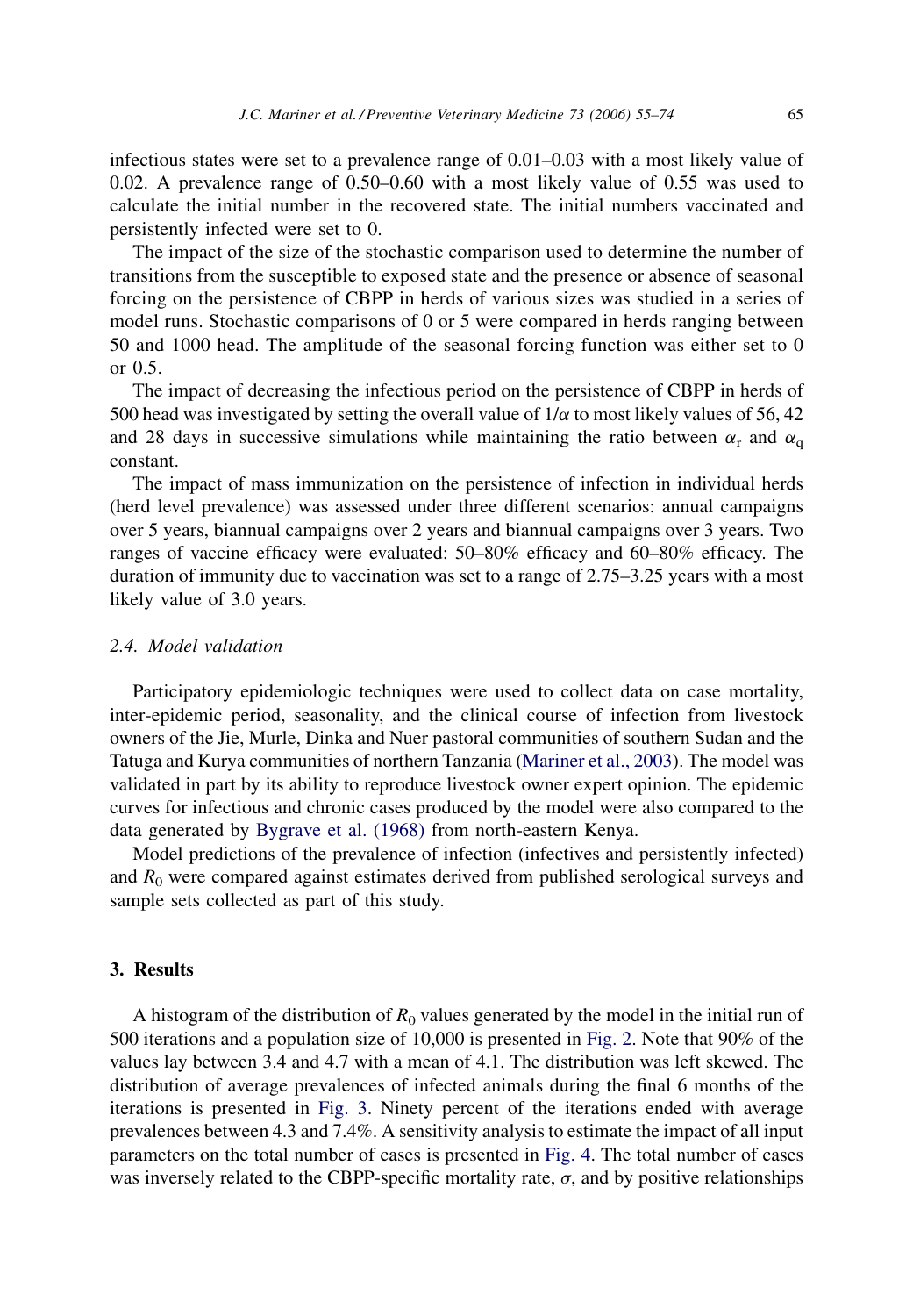<span id="page-11-0"></span>

Fig. 2. A histogram of  $R_0$  values representative of a typical model run of 500 iterations. Note that 90% of the values lay between 3.38 and 4.74. The distribution was skewed slightly to the left which is consistent with the fact that most of the empirical estimates made from field data were greater than 4.

with the effective contact rate,  $\beta$ , and the non-specific mortality rate,  $\mu$ . The regression model for total cases had an  $r^2$  of 0.654. The persistence of infection was also highly sensitive to  $\sigma$  (-0.803) and moderately sensitive to  $\alpha_{\alpha}$  (0.234),  $\beta$  (0.091) and  $\gamma$  (0.072) with an  $r^2$  of 0.704.

When the herd size was reduced to 500 head, the sensitivity profile changed. Total cases was sensitive to  $\gamma$  (-0.175),  $\beta$  (0.149),  $\alpha_r$  (-0.145) and  $\sigma$  (-0.129) but the  $r^2$  of the regression model was only 0.100. The persistence of infection was sensitive to  $\gamma$  (-0.164) and  $\psi$  (0.108) with an  $r^2$  of only 0.040.



Fig. 3. The average animal level prevalence of infection (infectives and persistently infected sequestra) had a range of 3.2–8.2% during the final 6 months of the model runs. Ninety percent of the prevalence predictions fell between 4.3 and 7.4%.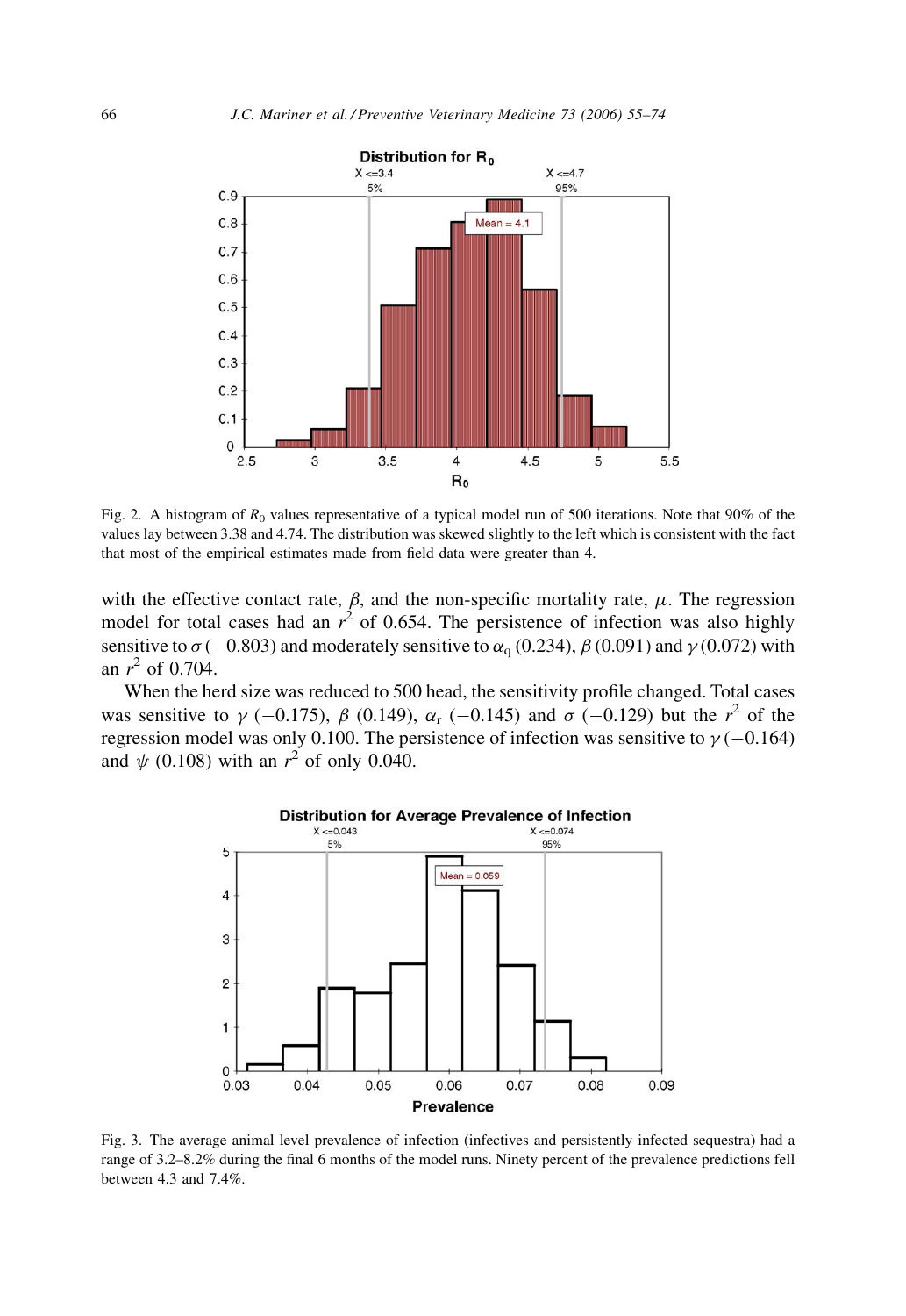<span id="page-12-0"></span>

Fig. 4. The sensitivity of the total number of cases to input parameters is shown in this tornado plot. Note that the total number of cases was most sensitive to the CBPP mortality rate,  $\sigma$ , followed by the effective contact rate,  $\beta$ . Initial  $E$  and initial  $R$  were the initial number exposed and the initial number recovered, respectively. These initial conditions exerted a minor effect on the total number of cases predicted by the simulation.

The predicted average of the daily prevalence for the final 6 months of the model run for infectious cases, persistently infected and recovered immune animals is presented in Table 3. The predicted range and mean value for the inter-epidemic period in the absence of seasonal forcing is also presented.

The results of trials to determine the impact of varying seasonality and the stochastic comparison for transitions between the susceptible and exposed state in herd sizes of 50– 1000 head are presented in [Table 4](#page-13-0). Note that when the stochastic comparison is set to 5 and seasonal forcing with amplitude of 0.5 is applied, disease fades out in essentially all herds of 300 head or less. If seasonal forcing is eliminated, disease occasionally persists in herd sizes between 75 and 300. When the stochastic comparison for animals transitioning to the exposed state is set to 0, the model predicts that CBPP can persist in herds of 100 head in 2% of cases.

The impact of decreasing the infectious period on CBPP persistence and overall mortality in herds of 500 head is presented in [Table 5.](#page-13-0) Note that decreasing the infectious period caused a reduction in  $R_0$ , the case fatality rate, the total number of cases and the total

| mer epidemic period in a population of 10,000 nead |      |           |      |         |      |  |  |
|----------------------------------------------------|------|-----------|------|---------|------|--|--|
| Parameter                                          | Min  | ${<}95\%$ | Mean | $>95\%$ | Max  |  |  |
| $R_{\alpha}$                                       | 2.72 | 3.38      | 4.10 | 4.74    | 5.20 |  |  |
| Prevalence of infectives <sup>a</sup>              | 0.96 | 1.54      | 2.20 | 2.91    | 3.50 |  |  |
| Prevalence of sequestra <sup>a</sup>               | 2.19 | 2.62      | 3.70 | 4.50    | 4.96 |  |  |
| Prevalence of infection <sup>a</sup>               | 3.15 | 4.28      | 5.90 | 7.35    | 8.21 |  |  |
| Prevalence of immunity <sup>a</sup>                | 56.7 | 62.7      | 66.8 | 71.5    | 73.2 |  |  |
| Inter-epidemic period <sup>b</sup>                 | 2.1  | 2.4       | 3.2  | 4.3     | 4.9  |  |  |
|                                                    |      |           |      |         |      |  |  |

Table 3

SVEIQR homogeneous population model estimates of the prevalence of infectives, prevalence of immunity and inter-epidemic period in a population of 10,000 head

<sup>a</sup> Percent (%) of animals out of the total population. b Years in the absence of seasonal forcing.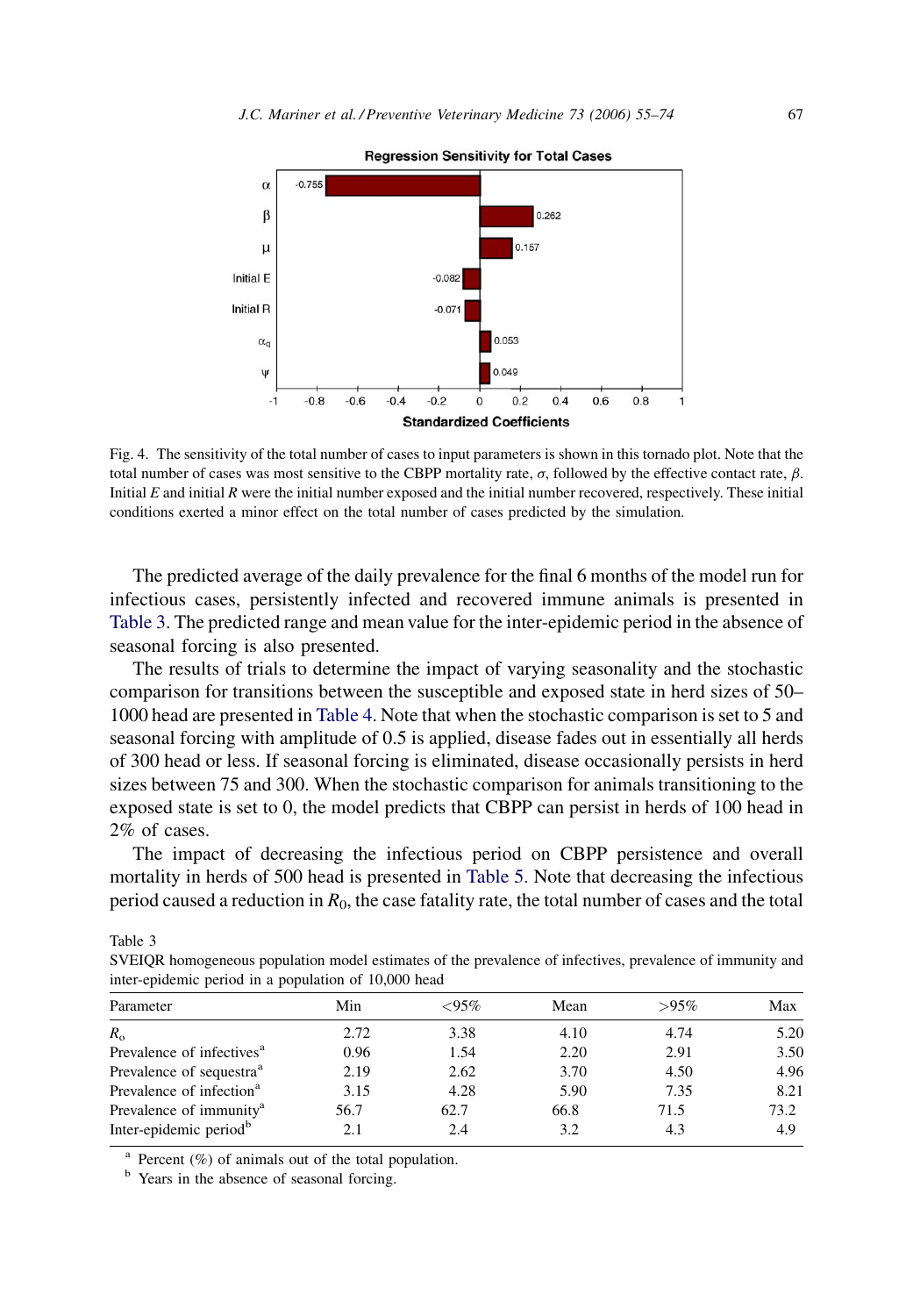| Herd size (head) | Stochastic threshold of $0^a$ |                                   | Stochastic threshold of 5 <sup>a</sup> |                    |  |
|------------------|-------------------------------|-----------------------------------|----------------------------------------|--------------------|--|
|                  | No. of seasonality            | $0.5$ of seasonality <sup>b</sup> | No. of seasonality                     | 0.5 of seasonality |  |
| 1000             | $96.2^{\circ}$                | 93.6                              | 54.5                                   | 46.4               |  |
| 500              | 66.4                          | 64.0                              | 13.4                                   | 10.6               |  |
| 400              | 55.2                          | 42.2                              | 5.0                                    | 5.4                |  |
| 300              | 37.2                          | 25.2                              | 3.0                                    | 1.0                |  |
| 200              | 14.4                          | 9.2                               | 0.6                                    | 0.2                |  |
| 100              | 2.0                           | 0.4                               | 0.4                                    | $\Omega$           |  |
| 75               | 0                             | $\Omega$                          | 0.2                                    | 0                  |  |
| 50               |                               |                                   | 0                                      |                    |  |

Sensitivity analysis on the impact of the size of the stochastic comparison and seasonality on the persistence of CBPP infection in the SVEIQR homogeneous population model

<sup>a</sup> When the predict number of transition is below the stochastic threshold comparisons against random numbers are used to determine the number of transitions between the susceptible and exposed compartments. A threshold of 0 turns off this stochastic component of the model. When the threshold is five, all predicted transitions of five or less are compared against a random number and either five or no transitions take place during the time step based on the results of the comparison.  $b^b$  The amplitude of seasonal forcing was set to 0.5.

<sup>c</sup> Final herd prevalence—the percent of herds that had at least one infected (infectious or persistently infected) animal at the end of the 6-year modelling period.

mortality. In single isolated herds of 500 head of cattle, a 50% reduction in the length of the infectious period caused fade-out in essentially 100% of herds, a 60% decline in the number of cases and a 73% decline in mortality.

The results of the three vaccination regimes at the two levels of vaccine efficacy are presented in [Table 6](#page-14-0). Vaccination reduced the percentage of herds persistently infected by 53–81% depending on the regime tested, but did not eliminate infection from all herds. The most effective programme, 3 years of biannual campaigns with a vaccine of 60–80% efficacy, reduced the percent of persistently infected herds from 10.6 to 2%. Vaccination reduced average total mortality from 111 with no vaccination to between 62 and 41 head lost depending on the programme implemented. A 5-year annual immunization programme with a vaccine having an efficacy of between 50 and 80% reduced death losses by 44%.

Table 5

SVEIQR homogeneous population model predictions of the effect of reducing the duration of the CBPP infectious period on the persistence of CBPP infection in the model

| Recovery<br>rate $(\alpha)$ | Mean $R_0$ | Final herd<br>prevalence $(\%)^a$ | Mean duration<br>infection <sup>b</sup> | Case fatality<br>rate | Mean total<br>cases | Mean total<br>mortality |
|-----------------------------|------------|-----------------------------------|-----------------------------------------|-----------------------|---------------------|-------------------------|
| 56                          | 4.10       | 10.6                              | 1288                                    | 33.5                  | 331                 |                         |
| 42                          | 3.36       | 6.4                               | 1160                                    | 28.5                  | 256                 | 73                      |
| 28                          | 2.37       | 0.2                               | 845                                     | 21.9                  | 132                 | 29                      |

<sup>a</sup> The percent of herds that had at least one infected (infectious or persistently infected) animal at the end of the 6-year modelling period.

<sup>b</sup> The mean number of days that the disease persisted in the herds modelled in the 500 iterations. Note that in herds where the disease did not fade-out, the duration was truncated at 2141 days ( $\sim$ 6 years).

<span id="page-13-0"></span>Table 4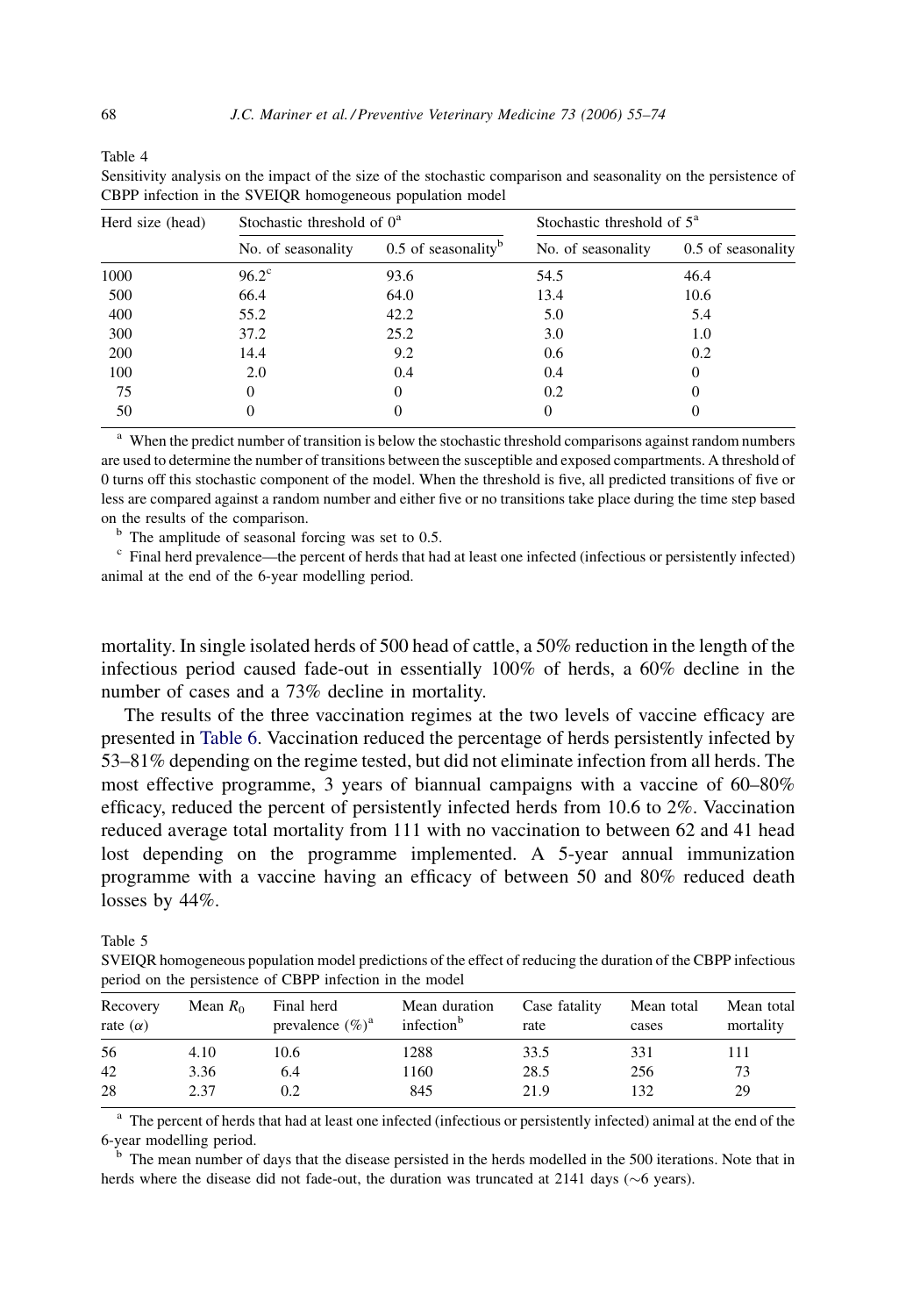<span id="page-14-0"></span>Table 6

| Vaccination<br>programme <sup>a</sup> | Vaccine<br>efficacy $(\varepsilon)$ | Final herd<br>prevalence $(\%)^b$ | Mean duration<br>of infection <sup>c</sup> | Mean total<br>mortality |
|---------------------------------------|-------------------------------------|-----------------------------------|--------------------------------------------|-------------------------|
| No vaccination                        |                                     | 10.6                              | 1288                                       | 111                     |
| Annual, 5 years                       | $.5 - .8$                           | 4.4                               | 1085                                       | 62                      |
| Biannual, 2 years                     |                                     | 5.0                               | 936                                        | 51                      |
| Biannual, 3 years                     |                                     | 3.0                               | 903                                        | 47                      |
| Annual, 5 years                       | $-6 - 8$                            | 3.0                               | 1056                                       | 59                      |
| Biannual, 2 years                     |                                     | 5.0                               | 940                                        | 49                      |
| Biannual, 3 years                     |                                     | 2.0                               | 840                                        | 41                      |

Model predictions of the effect of vaccination on the persistence of herd CBPP infection and CBPP-induced mortality

<sup>a</sup> Frequency and duration of programme.<br><sup>b</sup> The percent of herds that had at least one infected (infectious or persistently infected) animal at the end of the 6-year simulation.<br><sup>c</sup> The mean number of days that the disease persisted in the herds modelled in the 500 iterations. Note that in

herds where the disease did not fade-out, the duration was truncated at 2141 days ( $\sim$ 6 years).

## 4. Discussion

The literature on CBPP is often contradictory and sometimes contentious on a number of issues. In part, this is related to the insidious nature of CBPP. However, in many cases the discrepancies arise from a lack of rigour in the study design and/or performance. For example, wide ranges are given for incubation period, but many authors do not define the parameter they are attempting to measure. In some cases, herd level exposure in large mobs of cattle is used as the starting point and the time to sero-conversion for all those cattle that eventually become ill is taken as the end-point [\(Turner, 1954](#page-19-0)). No means were available to document the point of effective contact and many of the cases are undoubtedly tertiary or higher in the chain of transmission. The very long incubation periods occasionally reported in the literature may simply be artefacts of inexact measurement procedures.

Models are a useful approach to consolidating and critically evaluating the range of information available on CBPP. The process of mathematically defining relationships between states and estimating parameters requires one to make clear choices and develop a logically consistent synthesis of information. The output of the model can be compared against what is observed in the field to test how well the synthesis of information in fact reflects the behaviour of the disease. If the undertaking is successful, the result is a powerful tool to help evaluate control options.

The homogeneous SVEIQR model makes full use of quantitative data from laboratorybased epidemiology and is grounded in the knowledge of the participants who are the potential beneficiaries of proposed interventions. The socio-economic dimensions of livelihoods have tremendous impact on the appropriateness of interventions. As both qualitative and quantitative elements are explicitly addressed, this study offers great realism and potential benefit.

The prevalences of infection predicted by the model (3.15–8.21%) compare favourably with levels detected in large sero-surveys completed in pastoral areas. [Zessin et al. \(1985\)](#page-19-0)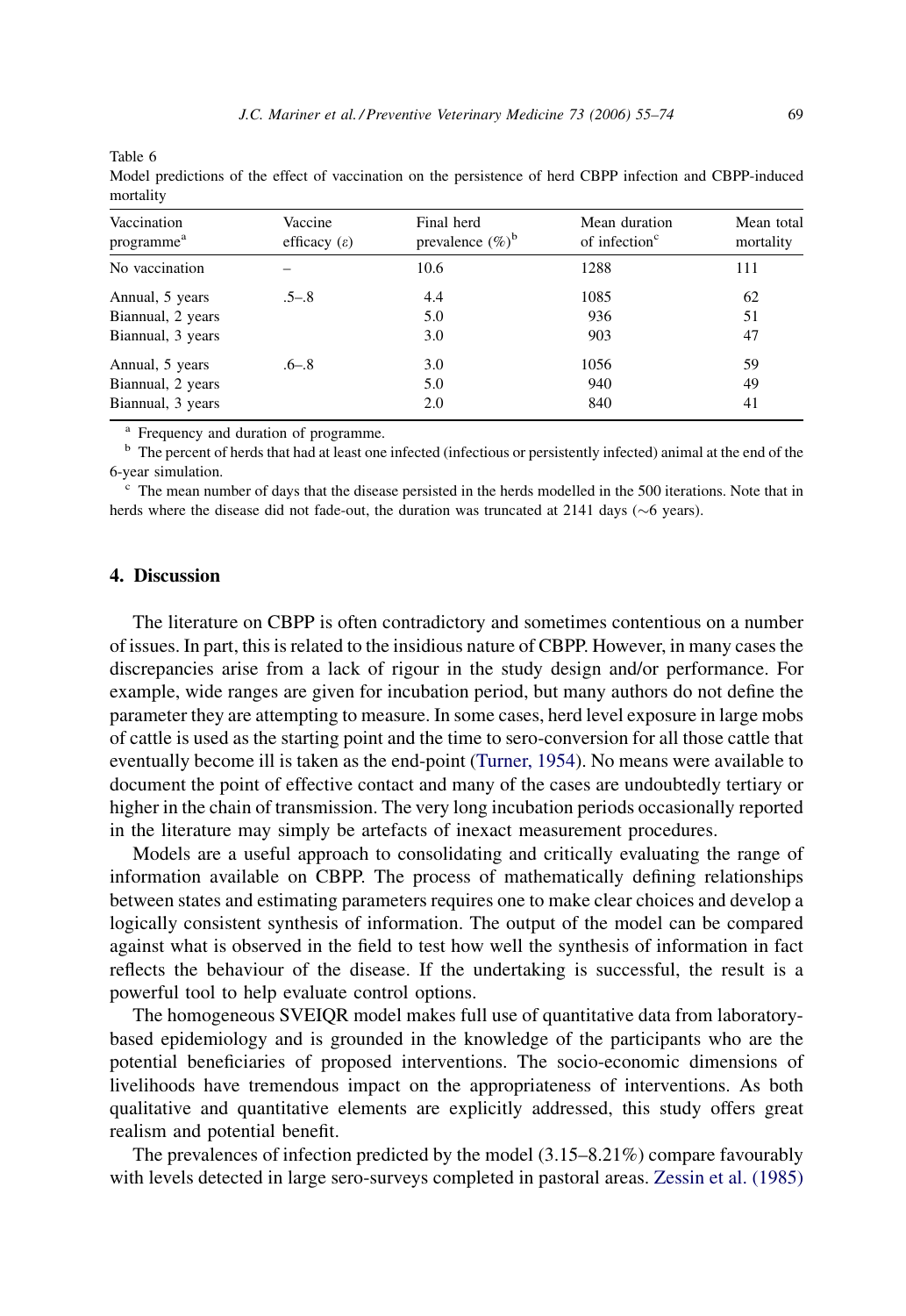found prevalences of 8.1% in Dinka cattle and 9.2% in Fallata cattle. A cross-sectional survey of Tuic Dinka cattle conducted during January of 1994 found a prevalence of 8.1% ([McDermott et al., 1987\)](#page-19-0). The seroprevalence of infection in the sample of Jie and Murle cattle collected in the Boma area in March of 2003 was 4.7% (66/1402). The variation in observed prevalence levels can be accounted for by differences in host population factors such as herd size, breed susceptibility, social exchange practices, seasonal herding patterns and contact structure. These factors vary widely between pastoral communities in East Africa.

It is now known that East Africa shares a common genetic lineage of CBPP mycoplasmas [\(Lorenzon et al., 2003\)](#page-18-0) and this suggests that regional CBPP strains share some characteristics. Thus, the model should be regionally applicable as far as the biological characteristics of the agent are concerned. However, caution should be exercised when applying the model to new communities due to the variation in host factors described above.

The current formulation of the model was based on estimates of the basic reproduction number derived from serological studies of pastoral groups in Southern Sudan. They manage their livestock in moderate to large composite herds, practice extensive social exchange of cattle, range 100–200 km in their annual migration and have contact with multiple communities in route. It would be best to validate the model and derive estimates of  $R_0$  in communities outside of southern Sudan using estimates of the average age of seroconversion.

All the pastoral groups of Sudan and the Tatuga of Tanzania reported a pronounced seasonality in clinical cases with the peaks tending to coincide with the very late dry season or the onset of the rains. Environment and weather may play a role [\(Provost et al., 1987\)](#page-19-0) through variations in conditions that favour survival of the organism or exacerbate clinical disease and shedding of infection. On the other hand, the Tatuga attributed seasonality to higher contact rates in the dry season grazing areas where herds from many areas congregate. This observation was support by the fact that the Kurya of Tanzania, the only sedentary pastoral group studied, did not recognize any seasonality.

This single-herd model provides optimistic estimates that negate inter-herd effects. In its present form it has been useful as a tool to obtain insights into the trends in efficacy of control options. However, herds in pastoral areas are never closed. Cattle movement over long distances is the key strategy that makes livestock husbandry feasible in the dynamic ecosystems of arid and semi-arid areas. Stock theft is a major component of local conflict in pastoral societies throughout the remote areas of East Africa and raided stock are often disbursed to a large number of households. Livestock exchange through bride wealth and loans is an important part of the coping strategies of pastoral livelihood systems and is both a means of spreading risk and the foundation of community institutions. A spatially heterogeneous population model that utilized the SVEIQR model as the basic building block of analysis has been developed from this initial study. The heterogeneous model addresses inter-herd effects and is the subject of a companion paper [\(Mariner et al., 2006](#page-18-0)).

The effect of the size of stochastic comparison for transitions from the susceptible to exposed state on the persistence of CBPP in herd sizes of less than 1000 head illustrates the difficulty in estimating the critical community size from models. Addition of the stochastic comparison is more realistic, but the choice of five for herds of 500 animals is a matter of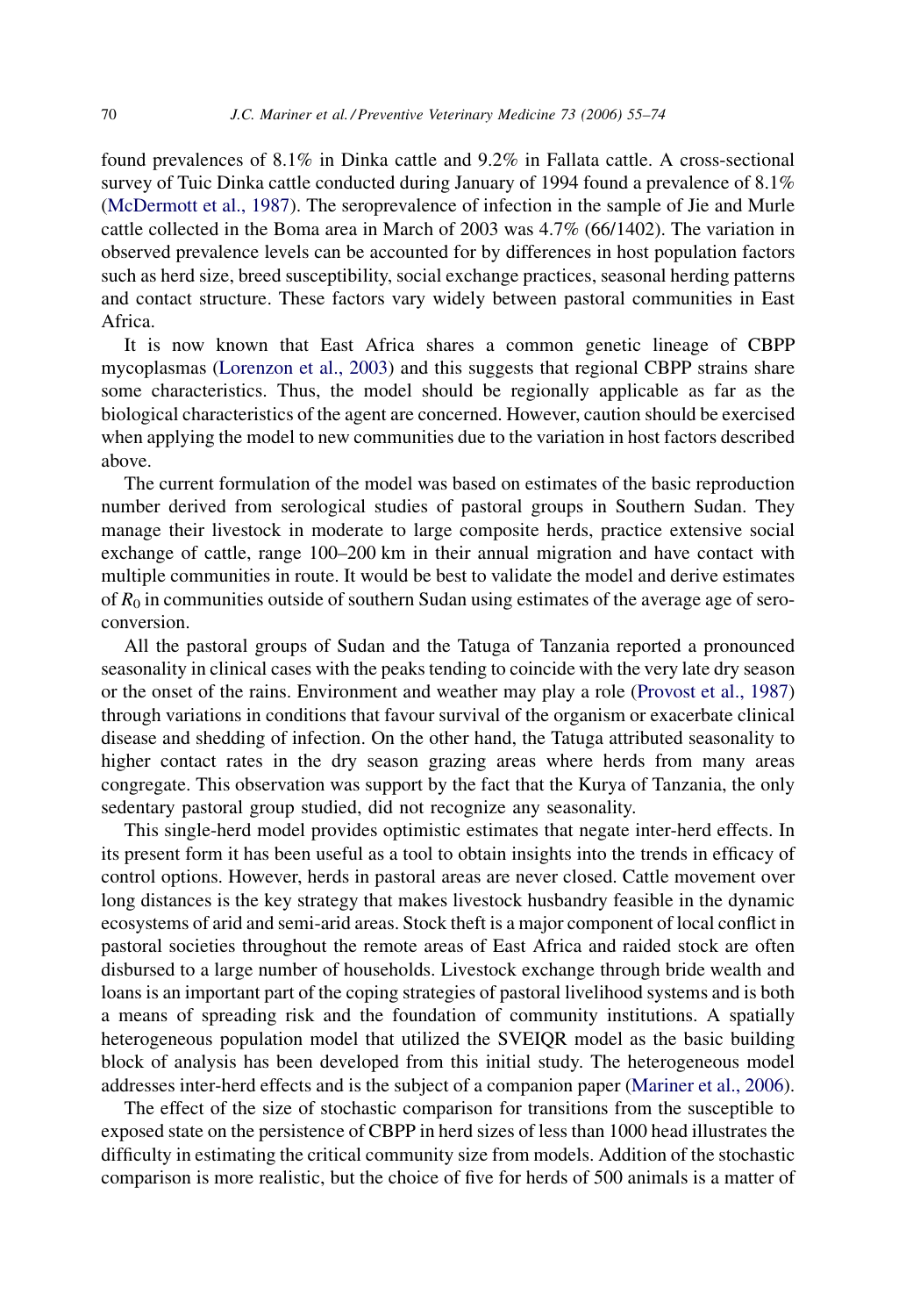expert opinion. Increasing the stochastic comparison beyond five would have further reduced persistence and increased the estimate of the critical community size required to sustain infection indefinitely. For these reasons, the model should be interpreted in terms of principal and relative effects, rather than as a source of absolute estimates of effect.

In the core model with large population size, the total number of cases and persistence of infection in the population is highly sensitive to the CBPP-specific mortality rate and moderately sensitive to the effective contact rate. Theoretically, high mortality rates reduce the infectious period (Eq. [\(12\)](#page-7-0)) and the basic reproduction number. The implementation of stamping-out procedures is analogous to increasing the CBPP-specific mortality rate in this model. Movement control reduces effective contact rates and the effective reproduction number. Thus, the model supports the conventional wisdom that stamping out and movement control are highly effective weapons in the control of CBPP, where such procedures are acceptable ([Hammond and Branagan, 1965\)](#page-18-0).

Although studies on the efficacy of the T1/44 vaccine are numerous, interpretation of results in terms of protection against disease or transmission is fraught with difficulty. The system of Hudson and Turner scores ([Hudson and Turner, 1963\)](#page-18-0) utilized in CBPP vaccine trials is meant to standardize scores across different challenge experiences. As controls exhibit more severe signs of infection, the percent protection calculated by these methods is usually greater than the percent of vaccinates that actually remain free of disease. For example, in the 6 month post-vaccination experiment reported by [Gilbert et al. \(1970\)](#page-18-0) 3 of 16 vaccinates (18.8%) exhibited lesions and 2 of 16 (12.5%) had CFT titres yet the  $E_p$  score was 94.5%. In the case of a 2-year post-vaccination experiment 5 of 16 vaccinates (31.3%) possessed infected sequestra but the  $E<sub>p</sub>$  score was 80.0%. These problems are further compounded by the lack of statistical methods to analyze the scores and derive confidence intervals. This suggests a 'numerical bias' is operating where a number, any number, is somehow convincing.

In the analysis described in this paper, conservative estimates of the vaccine's efficacy were utilized (50–80%). These levels were more in line with the actual prevalence of lesions and other indicators of infection found in challenged vaccinates as described in the vaccine efficacy literature. More importantly, they were more in line with the expert opinion of livestock owners and field veterinary staff ([Mariner et al., 2003\)](#page-18-0). The estimates also reflected the documented isolations of M. mycoides from the mucosal surfaces and lungs of vaccinates and controls in the absence of other convincing evidence of infection [\(Davies et al., 1968; Gilbert et al., 1970](#page-18-0)).

Vaccination in a single isolated herd resulted in a major reduction in mortality, but even under these conditions of perfect quarantine vaccination was not successful in eradicating disease in 4.4% of herds after 5 years of annual vaccination. If the stochastic comparison is removed, the impact of vaccination on the persistence of infection is markedly poorer. This suggests that although vaccination can result in important reductions in disease losses, a disease eradication programme based on vaccination and quasi-movement control in pastoral areas will not succeed. In order for eradication based on vaccination alone to succeed, significant improvements in vaccine efficacy, duration of immunity and safety are required.

Effective treatment of disease reduces transmission and the effective reproduction number by decreasing the duration of infection and the infectiousness of cases. Controlled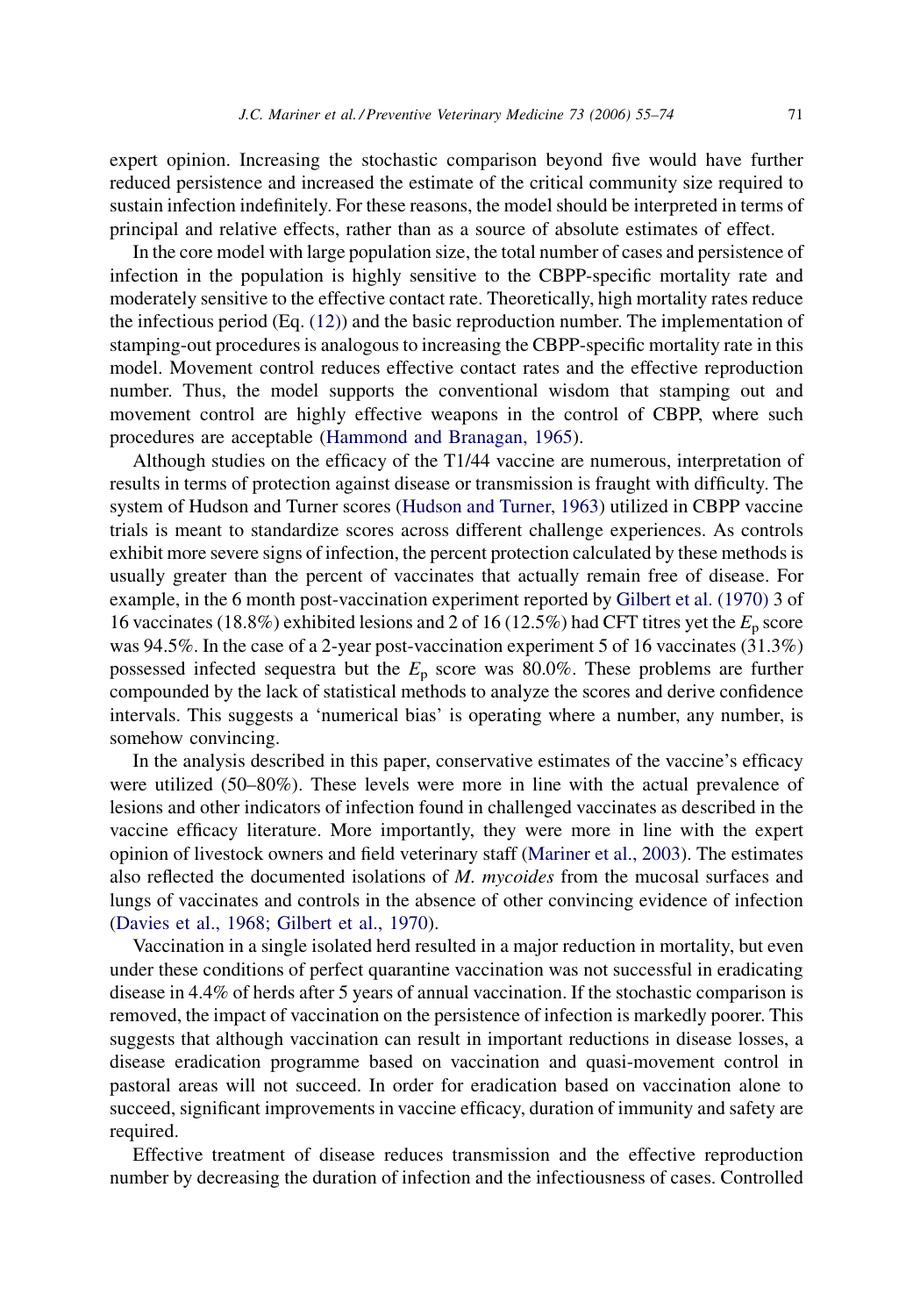<span id="page-17-0"></span>studies of the effect of treatment of CBPP on the clinical course of disease have not been described. On the other hand, treatment of clinical cases is now standard field practice and livestock owners, community animal health workers (CAHW) and field veterinarians attest to its value. The potential impact of reducing the infectious period on disease persistence and total mortality ([Table 5\)](#page-13-0) was in the same range as the impact of currently available vaccines ([Table 6\)](#page-14-0). This would suggest that research to document the efficacy of prudent and feasible treatment regimes should warrant the same attention as vaccine development. A documented treatment alternative would have the added advantage of providing a CBPP control mechanism that would be driven by private interests and essentially self-financing.

Considering the current financial constraints on public sector services and the epidemiological likelihood that CBPP control would be a costly and open-ended commitment, it is in the interests of national authorities, the veterinary professional and the livestock owners to seek sustainable, low-cost models for CBPP control. It is noteworthy that African pastoral communities practiced a form of effective traditional CBPP vaccination prior to the advent of vaccination in Europe and colonization (Blancou, 1996). Direct involvement of community animal health workers in the provision of CBPP vaccination under the supervision of public or private veterinarians offers the best hope of building a control programme that meets the public's needs.

At present, access to CBPP vaccines is heavily restricted in most countries and in reality only available from sporadic vaccination campaigns undertaken by the public veterinary services. The involvement of private and community-based service providers in elective vaccination programmes would require a policy decision on the part of national governments and the liberalization of access to regulated supplies of CBPP vaccine through appropriately licensed commercial channels.

#### Acknowledgement

The authors would like to acknowledge the support of the Community-based Animal Health and Participatory Epidemiology (CAPE) Unit, Pan African Programme for the Control of Epizootics (PACE), African Union/Interafrican Bureau for Animal Resources for their support of the fieldwork, initial modelling work and preparation of manuscripts. The CAPE Unit is funded by the Department for International Development (United Kingdom). The authors wish to thank the European Union, the PACE Epidemiology Unit and the Animal Health Division of FAO for their support of the main modelling study.

#### References

Anderson, R.M., May, R.M., 1991. Infectious Disease of Humans. Oxford University Press, New York.

Blancou, J., 1996. Early methods of surveillance and control for contagious bovine pleuropneumonia. Rev. Sci. Tech. 15, 1241–1282.

Bolske, G., Msami, H.M., Gunnarsson, A., Kapaga, A.M., Loomu, P.M., 1995. Contagious bovine pleuropneumonia in northern Tanzania, culture confirmation and serological studies. Trop. Anim. Health Prod. 27, 193–201.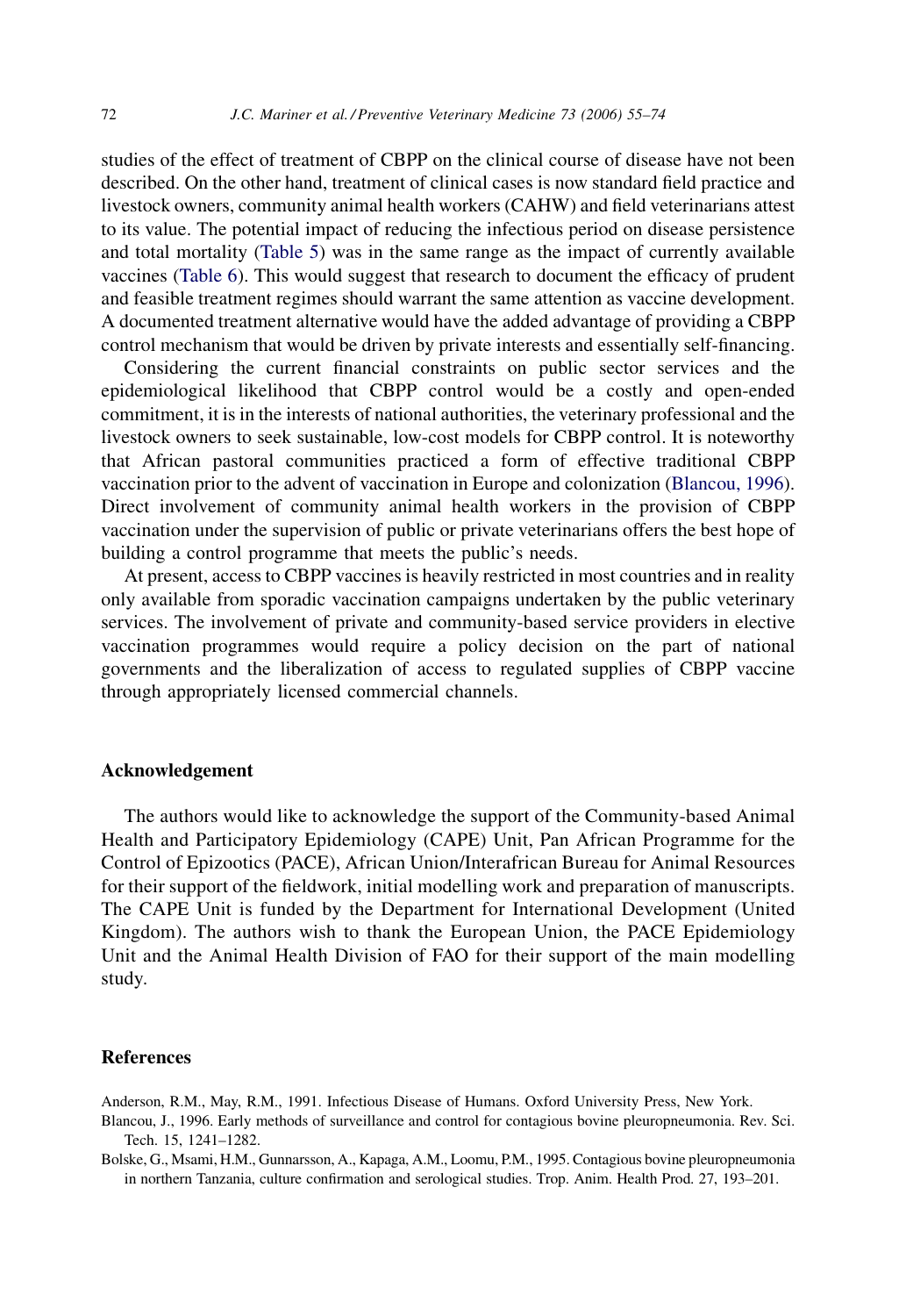- <span id="page-18-0"></span>Bygrave, A.C., Moulton, J.E., Shifrine, M., 1968. Clinical, serological and pathological findings in an outbreak of contagious bovine pleuropneumonia. Bull. Epizoot. Dis. Afr. 16, 21–46.
- Campbell, A.D., Turner, A.W., 1953. Studies of contagious bovine pleuropneumonia of cattle. IV. An improved complement fixation test. Aust. Vet. J. 29, 154–163.
- Catley, A., 1999. Participatory Approaches to Veterinary Epidemiology: Methods on the Move. Sustainable Agriculture and Rural Livelihoods Programme, IIED, London, 99 pp.
- Davies, G., Masiga, W.N., Shifrine, M., Read, W.C.S., 1968. The efficacy of  $T_1$  strain broth vaccine against contagious bovine pleuropneumonia: Preliminary in-contact trials. Vet. Rec. 83, 239–244.
- Diekmann, O., Heesterbeek, J.A.P., 2000. Mathematical Epidemiology of Infectious Diseases: Model Building, Analysis and Interpretation. John Wiley & Sons, Chichester.
- Dietz, K., 1975. Transmission and control of arboviral diseases. In: Ludwig, D., Cooke, K.L. (Eds.), Epidemiology. SIAM, Philadelphia, pp. 104–121.
- Gilbert, F.R., Davies, G., Read, W.C., Turner, G.R., 1970. The efficacy of  $T_1$  strain broth vaccine against contagious bovine pleuropneumonia: in-contact trials carried out six and twelve months after primary vaccination. Vet. Rec. 86, 29–33.
- Gourlay, R.N., 1965. Comparison between some diagnostic tests for contagious bovine pleuropneumonia. J. Comparat. Pathol. 75, 97–109.
- Grenfell, B.T., Kleczkowski, A., Gilligan, C.A., Bolker, B.M., 1995. Spatial heterogeneity, nonlinear dynamics and chaos in infectious diseases. Stat. Methods Med. Res. 4, 160–183.
- Hammond, J.A., Branagan, D., 1965. Contagious bovine pleuropneumonia in Tanganyika. Bull. Epizoot. Dis. Afr. 13, 121–147.
- Huddart, J.E., 1960. Bovine contagious pleuropneumonia—a new approach to field control in Kenya. Vet. Rec. 72, 1253–1254.
- Hudson, J.R., Turner, A.W., 1963. Contagious bovine pleuropneumonia: a comparison of the efficacy of two types of vaccine. Aust. Vet. J. 39, 373–385.
- IAEA, 1992. The Sero-Monitoring of Rinderpest Throughout Africa. Phase II. FAO/IAEA Division of Nuclear Techniques in Food and Agriculture, International Atomic Energy Agency, Vienna.
- IAEA, 1993. The Sero-Monitoring of Rinderpest Throughout Africa. Phase II. FAO/IAEA Division of Nuclear Techniques in Food and Agriculture, International Atomic Energy Agency, Vienna.
- Karst, O., 1971. A comparison of 2 vaccines against contagious bovine pleuropneumonia. Res. Vet. Sci. 12, 18–22.
- Le Goff, C., Thiaucourt, F., 1998. A competitive ELISA for the specific diagnosis of contagious bovine pleuropneumonia (CBPP). Vet. Microbiol. 60, 179–191.
- Lesnoff, M., Laval, G., Chalvet-Monfrey, K., Lancelot, R., Thiaucourt, F., 2004. A mathematical model of the effects of chronic carriers on the within-herd spread of contagious bovine pleuropneumonia in an African mixed crop–livestock system. Prev. Vet. Med. 62, 101–117.
- Lorenzon, S., Arzul, I., Peyraud, A., Hendrikx, F., Thiaucourt, F., 2003. Molecular epidemiology of contagious bovine pleuropneumonia by multilocus sequence analysis of Mycoplasma mycoides subspecies mycoides biotype SC strains. Vet. Microbiol. 93, 319–333.
- Majok, A.A., Zessin, K.H., Baumann, M.P.O., Farver, T.B., 1991. Analyses of baseline survey data on rinderpest in Bahr el Ghazal Province, with proposal of an improved vaccination strategy against rinderpest for southern Sudan. Trop. Anim. Health Product. 23, 186–196.
- Mariner, J.C., Araba, A., Makungu S., 2003. Consultancy on the Dynamics of CBPP Endemism and the Development of Effective Control/Eradication Strategies for Pastoral Communities: Final Data Collection Report. The Community Animal Health and Participatory Epidemiology Unit of the African Union Inter-African Bureau for Animal Resources, Nairobi.
- Mariner, J.C., McDermott, J.J., Heesterbeek, J.A.P., Thomson, G., Roeder, P.L., Martin, S.W., 2006. A spatially heterogeneous population model for contagious bovine pleuropneumonia transmission and control in pastoral communities of East Africa. Prev. Vet. Med. 73, 75–91.
- Mariner, J.C., Paskin, R., 2000. Manual on Participatory Epidemiology. Food and Agriculture Organisation, Rome, 81 pp.
- Masiga, W.N., Domenech, J., 1995. Overview and epidemiology of contagious bovine pleuropneumonia in Africa. Rev. Sci. Tech. 14, 611–630.